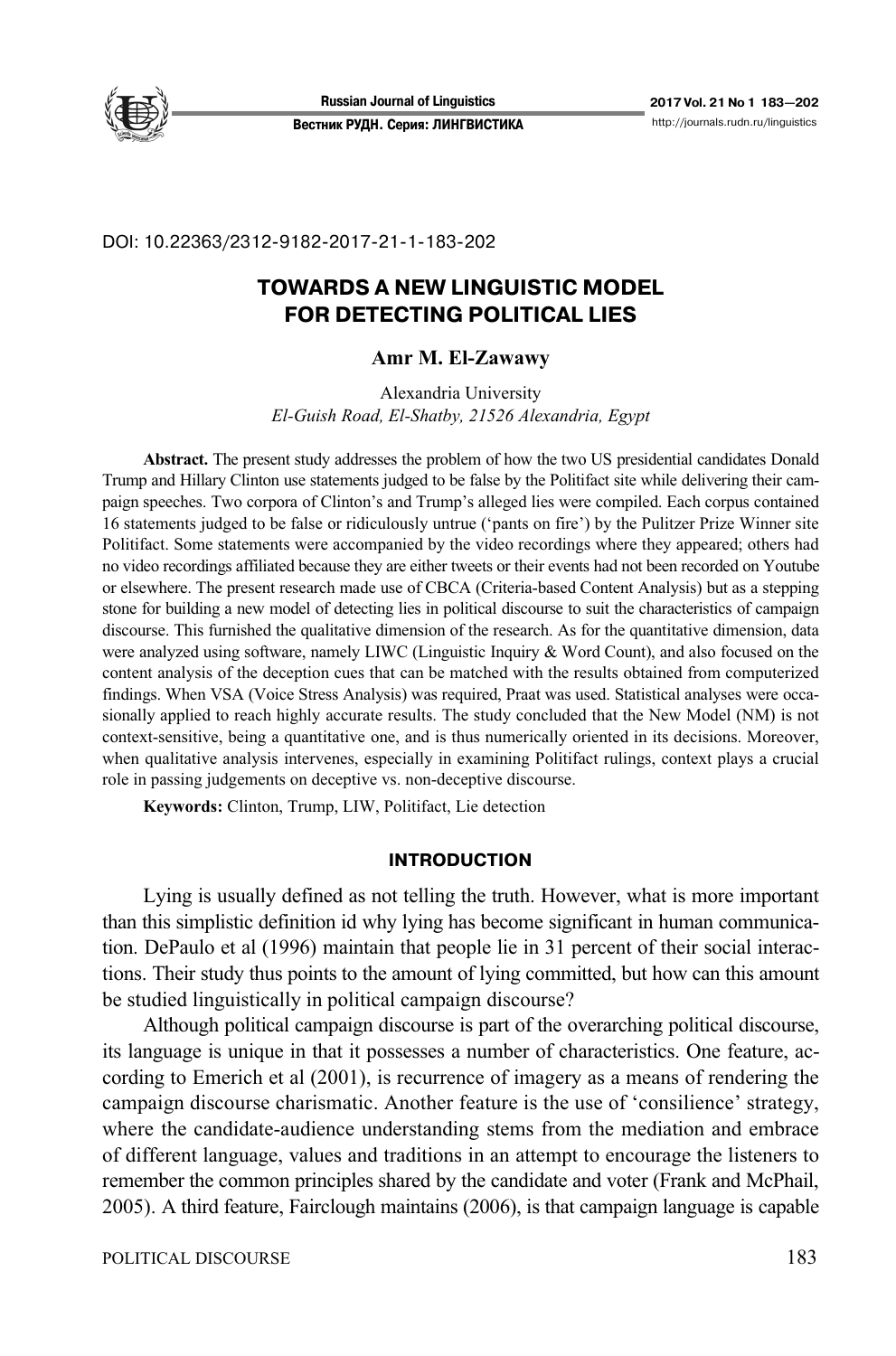of weaving visions and imaginaries which can change realities, obfuscate realities and construe them ideologically.A fourth is the topics that dominate campaign speeches. As Donella (1988) contends, campaign speeches serve as emotional triggers, spanning a range of issues such as the environment, taxes as well as good governance which can guarantee good jobs, among others. A final feature is the focus on populism as a discursive strategy that juxtaposes the virtuous populace with a corrupt elite and views the former as the sole legitimate source of political power (cf. Bonikowski and Gidron, 2015). Thus, campaign discourse is basically emotional and are geared towards canvassing support from voters.

Given this picture of campaign discourse, it is legitimate to ask how presidential candidates can strike a balance between emotionalism and truth-telling. They are required to be as much persuasive as possible while at the same time sound truthful. This inherently impinges on their ability to remain consistent and reliable all the time.

The two US presidential candidates Hillary Clinton and Donald Trump are now running the elections as representatives of the Democratic Party and the Republican Part, respectively. The two nominees have delivered several speeches and written posts and tweets on social media in the course of their campaigning. These electioneering channels can be a rich source for examining whether they tell the truth or not.

A special site called Politifact (www.politifact.com) was set up years ago to gauge the veracity of American politicians' releases. The site contains thousands of excerpts from past and present US politicians, including updates on Clinton's and Trump's statements. As a Pulitzer Prize Winner, the site claims that it adopts a criterion-based analysis of any statement. Such an analysis attempts to answer the following set of questions:

- Is the statement based on a fact that is subject to verification?
- Is the statement leaving a particular impression that may be misleading?
- $\bullet$  Is the statement significant (barring slips of the tongue)?
- Is the statement likely to be carried over and repeated by others?
- Would a typical person hear or read the statement and wonder: Is that true?

The result is a meter that has six pointers as follows:

**TRUE** — The statement is accurate; nothing significant is missing.

**MOSTLY TRUE** — The statement is accurate but needs clarification or additional information.

**HALF TRUE** — The statement is partially accurate but leaves out important details or takes things out of context.

**MOSTLY FALSE** — The statement contains an element of truth but ignores critical facts that would give a different impression.

**FALSE** — The statement is not accurate.

**PANTS ON FIRE** — The statement is not accurate and makes a ridiculous claim.

The website claims that it is sometimes necessary to consider factors such context, timing, promise-keeping, etc. Other times they resort to acoustic analysis as was done with a contentious statement by Clinton about raising taxes on the middle class detected by Trump's supporters.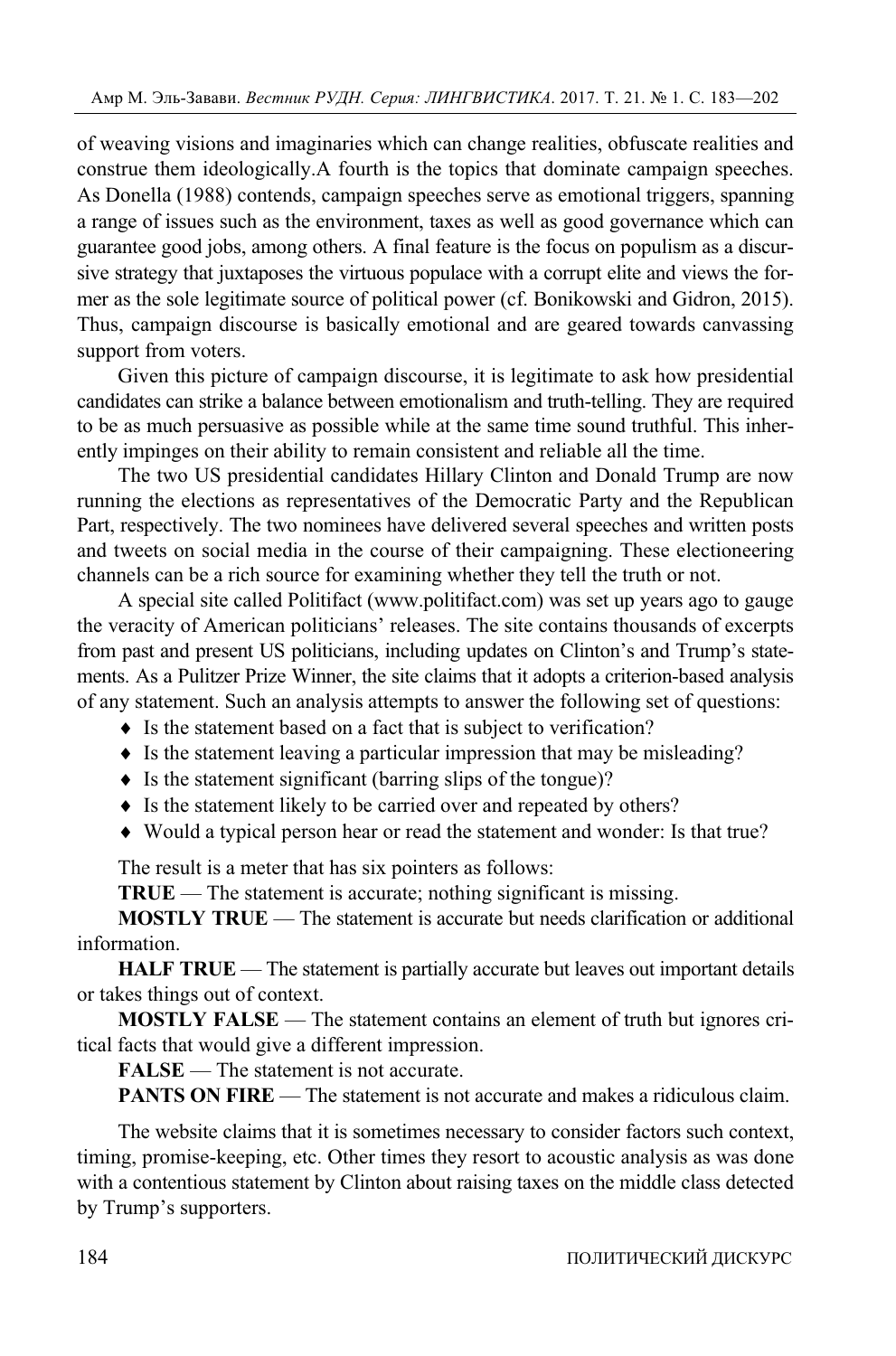Another dimension in the present research is the use of LIWC (**L**inguistic **I**nquiry and **W**ord **C**ount) developed and continually updated by Pennebaker and others since 2000. LIWC is an website that it reads a given text and counts the percentage of words that reflect different emotions, thinking styles, social concerns, and even parts of speech. The most relevant part of this electronic tool to the present research is that it includes two dimensions that directly affect judgements on truth-telling, namely Authenticity and emotional tone. Authenticity refers to writing that is personal and honest. Emotional tone is scored such that higher numbers are more positive and upbeat and lower numbers are more negative.

The present paper attempts to examine 16 statements for each candidate judged by Politifact as false (whether downright false or 'pants on fire'). This study derives its significance from the fact that it provides a suitable vantage point for investigating the topic of lying in the context of political discourse, particularly the case of Clinton and Trump, as a major human interactive encounter. This is set within the context of contrasting two US candidates' speeches with the aid of a linguistic model of analysis, which will eventually lead to providing a better understanding of the nature of lying as a verbal immediacy activity in political campaign discourse.

# **1. LINGUISTIC APPROACHES TO LIE DETECTION**

Linguistic approaches to lie detection can be divided into three categories: communication approaches, disfluency-based approaches (usually acoustically oriented), and holistic approaches. The review below provides a bird's eye view of the three approaches in tandem.

Three studies can be subsumed under the communication category. The first is Zuckerman et al's (1981). As early as 1981, Zuckerman et al focused on the metaanalysis of deception-detection (traditionally known as the Four-Factor Theory), and stated that no cue or cues to deception could be accurate all the time because deception was an individual psychological process.

The second is Newman et al's (2003), where they investigated linguistic features that discern true from false stories. They applied a computerized analysis of five independent samples, achieving a classification of liars and truth-tellers at a rate of 67% when the topic was constant and a rate of 61% overall. When compared to truth-tellers, liars exhibited lower cognitive complexity, used fewer self-references and other-references, and showed a tendency towards more negative emotive words.

The third is Zhou et al's. (2004a). They foregrounded The Interpersonal Deception Theory. The theory is based on the assumption that deceivers' number of words, verbal self-distancing tactics, and use of adjective and adverb increase during a conversation. Thus, while communicating, deceivers use feedback from recipients' message to modify deception strategy. According to this theory, cues to deception are divided into three categories: verbal, nonverbal, and physiological.

Some other studies later laid much emphasis on disfluencies in speech, particularly pauses, as a viable linguitsic marker of false statement. Anolli and Ciceri (1997) found out that longer time lapse occurs between the question and the lie to than the response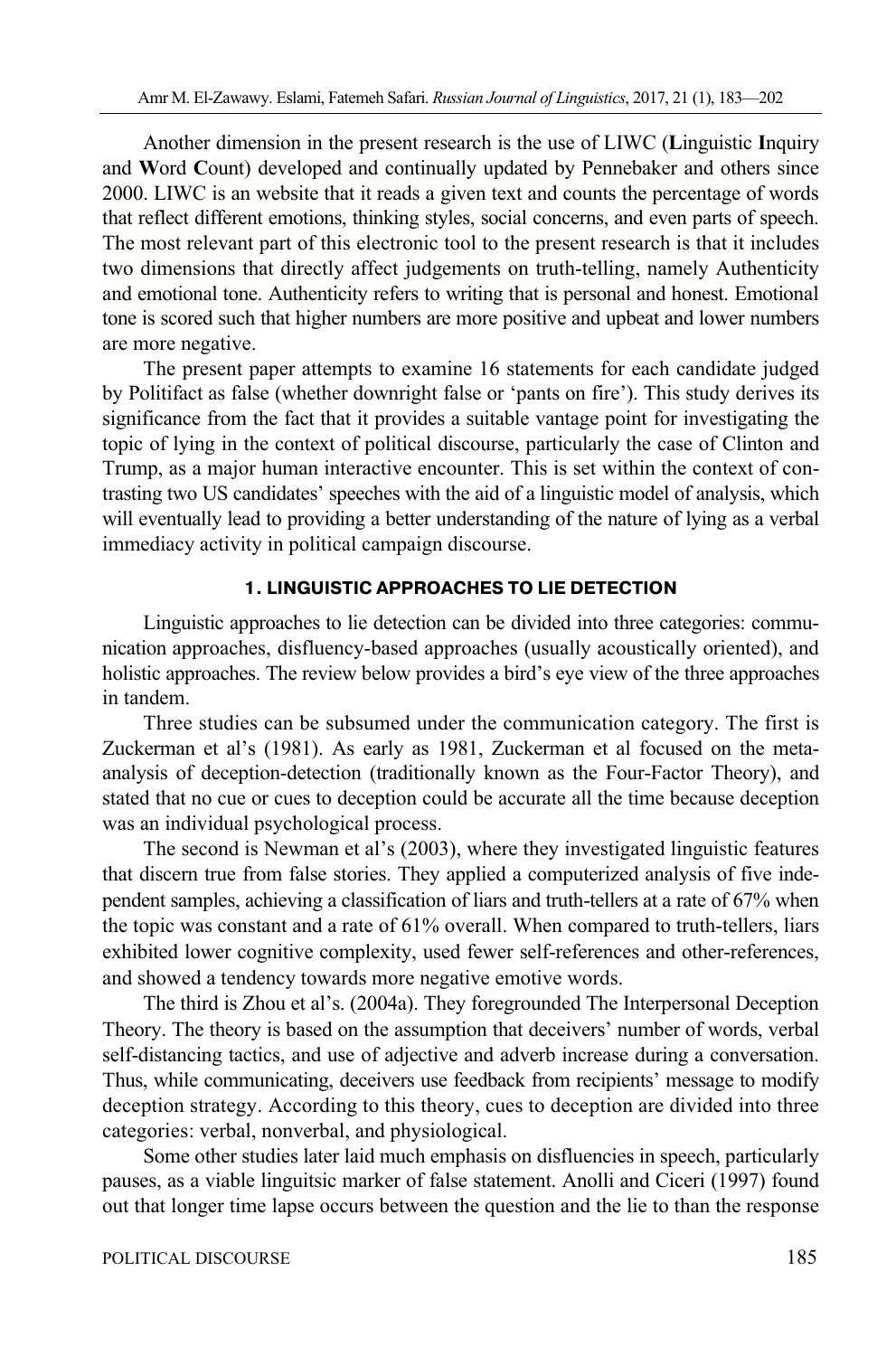latency that occurs in truthful statements. A major study in this direction is Benus et al. (2006), where they made use of a corpus of spontaneously recorded interviews to investigate the relationship between the distributional and prosodic features of silent and filled pauses and the interviewee's intention to deceive the interviewer. They concluded that the use of pauses correlated more with truthful rather than with deceptive speech. They also found out that prosodic features extracted from filled pauses as well as features describing contextual prosodic information in adjacent phonetic environments of the filled pauses may facilitate the detection of lies in speech.

Demenko (2008) attempted to introduce voice stress extraction and classification into the investigation of deceptive speech. She made use of the authentic Poznan police database with the recordings of the 997 emergency phone, and selected 20,000 recordings out of 60,000, then around hundred were acoustically analyzed. It was concluded that the range of fundamental frequency per se did not correlate with stress whereas the shift in fundamental frequency register constituted the primary indicator of stress. Through Linear Discriminant Analysis based on 12 acoustic features, it was shown that it is possible to reach the three categories of neutral, depressive, stressed, highly stressed speech.

Arciuli et al. (2009) followed suit and examined the frequency of use of the filler 'um' during lying versus truth-telling statements in two laboratory-elicited lies about a murder case. They found out that within-participants, false statements exhibited fewer instances of 'um' during lying compared to truth-telling. These results pointed to the fact that 'um' is a major filler in lying statements, and thus can be reliably used to differentiate between deceptive and non-deceptive statements in ordinary communication. Therefore, the filler 'um' may not be accurately categorized as an instance of filled pauses, whose increase is proportionate with increased cognitive load. Rather, they may assume a lexical status similar to interjections, and so constitute an important part of authentic, natural communication.

Latency or gaps in discourse was also used in recent studies as another indicator of deceptive speech. In fact, there are several studies in that domain; however, the bestknown is Reynolds and Randle-Short's (2011). They adopted a rigorous methodological framework of conversation analysis (CA) as analytic tool kit to demonstrate the importance of context, particularly interactional context, when researching cues to deception in order to understand whether there is a relationship between response latency and deception. They thus followed *De-Paulo et al.* (2003)<sup>1</sup>, who emphasized the interactional context in detecting lies in speech. Reynolds et al examined data from outside laboratory settings taken from *The Jeremy Kyle Show*, adopting strict criteria to develop the data collection. Criteria were based on how participants in the outside-laboratory interactions formulate their verbal output. Lies were detected according to the following criteria: (1) agreement by the liar that a lie had occurred; (2) explicit labelling of talk as lies by other participants; and (3) the liar's 'revision' of a prior action, thereby changing the

 $\overline{a}$ 

<sup>&</sup>lt;sup>1</sup> De Paulo et al's (2003) study was excluded from the present review because it is highly dependent on a psychological framework (including level of tension) that diverts from the linguistic models and approaches discussed here.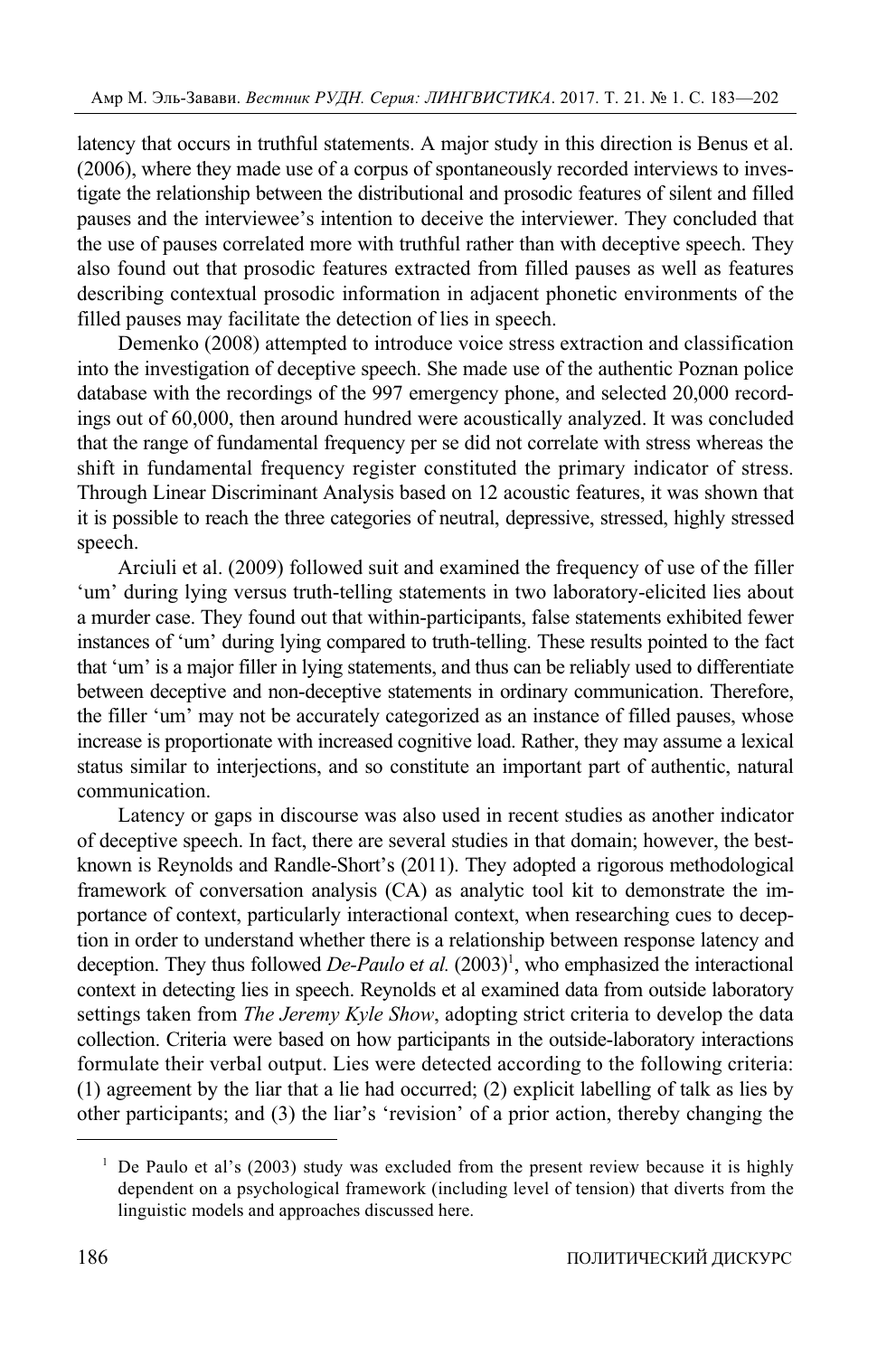course of action, in a 'lie relevant' sequential context. They found out that participants in the show could display a longer transition space to signal that a concessionary stance is close, or they can reduce the transition space to reduce the risk of an upcoming turn, which can be considered a concession.

Preferring an overall perspective, Kirchhübel and Howard (2011) explored the acoustic changes in the speech in deceptive statements. Truthful, deceptive and control speech was collected from ten speakers during an interview. Results were displayed according to the parameters of fundamental frequency, intensity and vowel formants. They found out that no significant correlation could be established for any of the acoustic features, a result that runs counter to many mainstream studies in the field.

The holistic approach, on the other hand, is adopted by Picornell (2012), where she examined deception in written witness statements. She employed marked sentence structures to code discourse markers in written narratives, and mapped the progression of lying as it unfolded through the course of the narrative based on the interaction of linguistic cues. She found out that what may be important is not the individual cues, but the way they are utilized.

The same approach is also adopted by Burgoon et al (2012), where they focused on whether indicators of truth or deception are context-independent or context-sensitive. The factors they suggested are: motivation and modality. A 2 (veracity: truthful/deceptive) by 2 (incentives: high/low) by 3 (modality: FtF/audio/text). The factorial experiment revealed that linguistic indicators are significantly related to veracity, but the results are highly sensitive to context.

In view of the previous review, there appears to a gap in the studies that focus on content analysis (i.e. the linguistic features of a potential liars' outputs) and the prosodic features that verify spots in the speech that signal lying, i.e. latency responses, pauses, fillers, speech errors and the like in political discourse. Bringing the two dimensions together in one project that studies lies committed by politicians in English would eventually enrich the field, and help formulate a new theoretical framework liable to applications in a wider context. The present research project is an attempt at studying how lies can be detected in human interactions, especially political discourse in English.

## **2. CONTEXT OF THE PROBLEM**

The present study addresses the problem of how the two US presidential candidates Donald Trump and Hillary Clinton use statements judged to be false by Politifact while delivering their campaign speeches. A normal search through Google would yield 6 pages that provide discussions on how both candidates lie to their audiences, each page having 10 hits. This means that the topic of how the candidates use lies is a rampant phenomenon that merits further research. However, there are few studies that tackle the presidential candidates' lies. Wortham and Lorcher (1999) suggested embedded metapragmatics to investigate politicians' lies by examining television network news coverage of the 1992 and 1996 US presidential campaigns. Their article describes an approach to the social functions of language, which draws heavily on Bakhtin, and gives a more formal account of embedded metapragmatic constructions.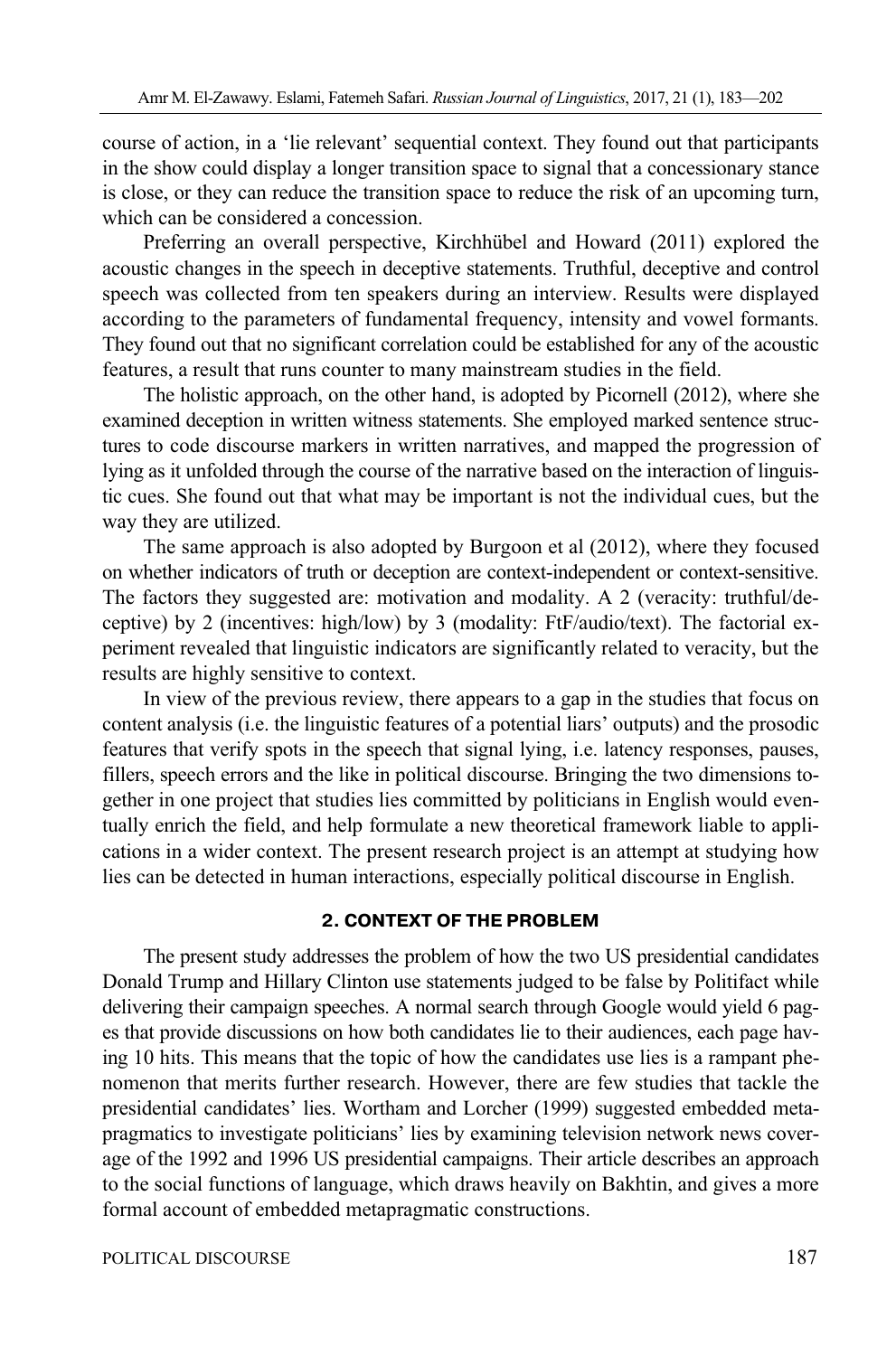Another extended study is David Corn's (2004) book entitled The Lies of George Bush. Although the book is an amalgam of Bush's lies about health programs, IRAQ and tax policies, it does not offer a linguistic approach that can be put to use in further analysis. Moreover, the tone of the book is polemic, and sometimes sounds as a personal war. Still, a third study by Kangas (2014) focused on computerized analysis of politicians' discourse, and touched on honesty as composed of the z-scores of exclusive words, references to self, references to others, motion words and negative emotion words. The paper did not allot ample space to deceptive discourse, having a major focus on how software could analyze political discourse.

Therefore, it is important to draw attention to the impact of lies on the US candidate's image. The amount of lying and/or truthfulness can be linguistically analyzed, and how various linguistic tools can contribute to detecting these lies in their speeches and sometimes tweets.

# **3. METHODS AND DATA**

# **3.1. Corpus**

Two corpora of Clinton's and Trump's alleged lies were compiled. Each corpus contained 16 statements judged to be false or ridiculously untrue ('pants on fire') by the Pulitzer Prize Winner site Politifact. Some statements were accompanied by the video recordings where they appeared; others had no video recordings affiliated because they are either tweets or their events had not been recorded on Youtube or elsewhere. All in all, the two corpora comprise 1536 words (639 for Clinton's statements and 897 for Trump's statements) and their 16 videos<sup>2</sup> are 7.02 minutes in total length  $(3.02 \text{ mi}$ nutes for Clinton and 4 minutes for Trump).

# **3.2. A note on the method of analysis**

# 3.2.1. Model of analysis

One major approach to investigating the field of lie-detection is the CBCA (Criteriabased Content Analysis) as one of the major elements of Statement Validity Assessment (SVA), a technique developed to determine the credibility of child witnesses' testimonies in trials for sexual offenses and recently applied to assessing testimonies given by adults (cf. Raskin and Esplin 1991). The present research makes use of CBCA but as a stepping stone for building a new model of detecting lies in political discourse to suit the characteristics of campaign discourse. This will furnish the qualitative dimension of the research. As for the quantitative dimension, it will analyze data using software, namely LIWC, and will also focus on the content analysis of the deception cues that can be matched with the results obtained from computerized findings. When VSA (Voice Stress Analysis) is required, Praat will be used. Statistical analyses will also be occasionally applied to reach highly accurate results.

Based on an extensive reading of the literature on the linguistic markers of deceptive speech, the holistic approach was favored for a number of reasons. First, the present

 $\overline{a}$ 

 $2$  Eight videos containing the statements in question were found for each candidate. The rest of the videos are not available on any Internet site so far.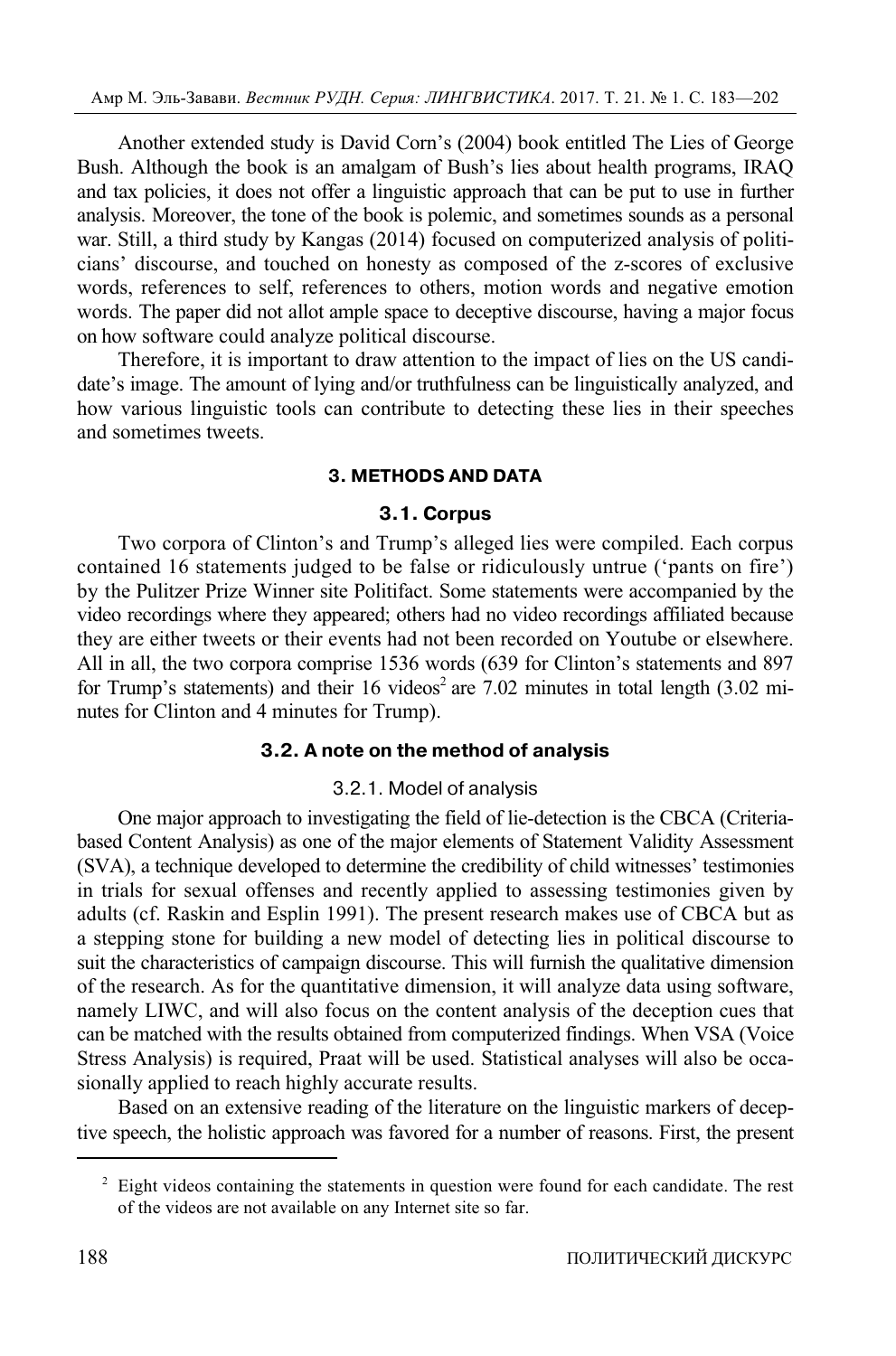model can be considered the first to subject political campaign speeches and/or posts and tweets to lie detection analyses. It is difficult to zoom in on one aspect, such as acoustics, at the expense of other ones. Second, the model adopted here is just a starter that can be so broadened as to include other modifications and it is therefore far from being perfect. It just highlights how campaign discourse may divert from the norms of truthful speech. Third, the present model is adapted from Burgoon et al's (2012) version, which is summarized in the following table.

| <b>Linguistic Categories and Operationalizations of Indicators</b>   |                                                                                                 |                                                                                                               |  |  |  |
|----------------------------------------------------------------------|-------------------------------------------------------------------------------------------------|---------------------------------------------------------------------------------------------------------------|--|--|--|
| Quantity                                                             |                                                                                                 | Refers to the length of an utterance, expressed at the lowest level in terms                                  |  |  |  |
|                                                                      |                                                                                                 | of morphemes and at the highest levels in terms of entire utterances or turns at talk                         |  |  |  |
| 1.                                                                   |                                                                                                 | Syllables (morphemes and affixes)                                                                             |  |  |  |
| 2.                                                                   |                                                                                                 | Verbs (words that characteristically are the grammatical center of a predicate and express an act,            |  |  |  |
|                                                                      |                                                                                                 | occurrences, or mode of being)                                                                                |  |  |  |
|                                                                      | <b>Complexity</b>                                                                               | The degree to which a lexical item has few or many syllables (lexical complexity)                             |  |  |  |
|                                                                      |                                                                                                 | or a sentence has few or many phrases and clauses (syntactic complexity)                                      |  |  |  |
| 1.                                                                   |                                                                                                 | Big words (# of words with 6 or more characters)                                                              |  |  |  |
| 2.                                                                   |                                                                                                 | Readabittty (indices, e.g., Flesh-Kincaid or SMOG index) that measure reading grade level                     |  |  |  |
|                                                                      |                                                                                                 | or difficulty of comprehending a segment of text)                                                             |  |  |  |
|                                                                      | <b>Diversity</b>                                                                                | Degree to which a segment of text uses many unique words and phrases relative                                 |  |  |  |
|                                                                      |                                                                                                 | to the total number of words or phrases in it                                                                 |  |  |  |
| 1.                                                                   |                                                                                                 | Lexical diversity (total # of different words divided by total # of words. i.e., percentage of unique         |  |  |  |
|                                                                      | words in all words)                                                                             |                                                                                                               |  |  |  |
|                                                                      | <b>Specificity</b>                                                                              | Degree to which a segment of text is concrete and specific or abstract                                        |  |  |  |
| 1.                                                                   |                                                                                                 | Sensory details (sensory experiences such as sounds, smells, physical sensations                              |  |  |  |
|                                                                      | and visual details)                                                                             |                                                                                                               |  |  |  |
| 2.                                                                   |                                                                                                 | Expressivity (a measure of vividness, quantified as the relationship of $#$ of adjectives $+$ $#$ of adverbs, |  |  |  |
|                                                                      |                                                                                                 | divided by $#$ of nouns $+$ $#$ of verbs)                                                                     |  |  |  |
|                                                                      | <b>Uncertainty</b>                                                                              | Degree to which words or constructions introduce ambiguity in meaning                                         |  |  |  |
| 1.                                                                   |                                                                                                 | Modal verbs (auxiliary verbs like would, should, could that are characteristically used with a verb           |  |  |  |
|                                                                      | of predication)                                                                                 |                                                                                                               |  |  |  |
| Verbal<br>Language that expresses and creates psychological distance |                                                                                                 |                                                                                                               |  |  |  |
| Nonimmediacy                                                         |                                                                                                 |                                                                                                               |  |  |  |
| 1.                                                                   | Passive voice (form of a verb used when the subject is being acted upon rather than doing some- |                                                                                                               |  |  |  |
|                                                                      | thing)                                                                                          |                                                                                                               |  |  |  |
|                                                                      | <b>Personalization</b>                                                                          |                                                                                                               |  |  |  |
|                                                                      |                                                                                                 | Personalization: pronoun use that increases the specificily or reference to self and                          |  |  |  |
|                                                                      |                                                                                                 | others                                                                                                        |  |  |  |
| 1.                                                                   |                                                                                                 | Self-reference (first-person singular pronouns: I, me, my)                                                    |  |  |  |
| 2.                                                                   |                                                                                                 | Second person reference (you-references)                                                                      |  |  |  |
| <b>Affect</b>                                                        |                                                                                                 | Words and expressions that convey die subjective aspect of an emotion apart from                              |  |  |  |
|                                                                      |                                                                                                 | bodily changes                                                                                                |  |  |  |
| 1.                                                                   |                                                                                                 | Affect ratio (number of affect-laden words from a dictionary of affect terms relative to total number         |  |  |  |
|                                                                      | of words)                                                                                       |                                                                                                               |  |  |  |
| 2.                                                                   |                                                                                                 | <i>Pleasantness</i> (positive or negative feelings associated with a term, based on pre-scaled dictionary     |  |  |  |
|                                                                      | of terms)                                                                                       |                                                                                                               |  |  |  |
|                                                                      | <b>Activation</b>                                                                               | Degree of dynamism expressed by emotional terms, based on pre-scaled dictionary                               |  |  |  |
|                                                                      |                                                                                                 | of terms                                                                                                      |  |  |  |
|                                                                      | <b>Informality</b>                                                                              | Degree of adherence to formal, standard language forms                                                        |  |  |  |
| 1.                                                                   |                                                                                                 | Tipographical errors (# of errors in written text)                                                            |  |  |  |
|                                                                      | Cognitive                                                                                       | Terms describing the respondent's thinking process (e.g., "thought", "surmised")                              |  |  |  |
|                                                                      | <b>Processes</b>                                                                                |                                                                                                               |  |  |  |
|                                                                      | Cognitive                                                                                       | Degree of nonfluencies in a segment of text                                                                   |  |  |  |
|                                                                      | <b>Difficulty</b>                                                                               |                                                                                                               |  |  |  |
| 1.                                                                   |                                                                                                 | Filled pauses (um, er, ah, you know, and similar nonlexical expressions that do not disrupt the flow of       |  |  |  |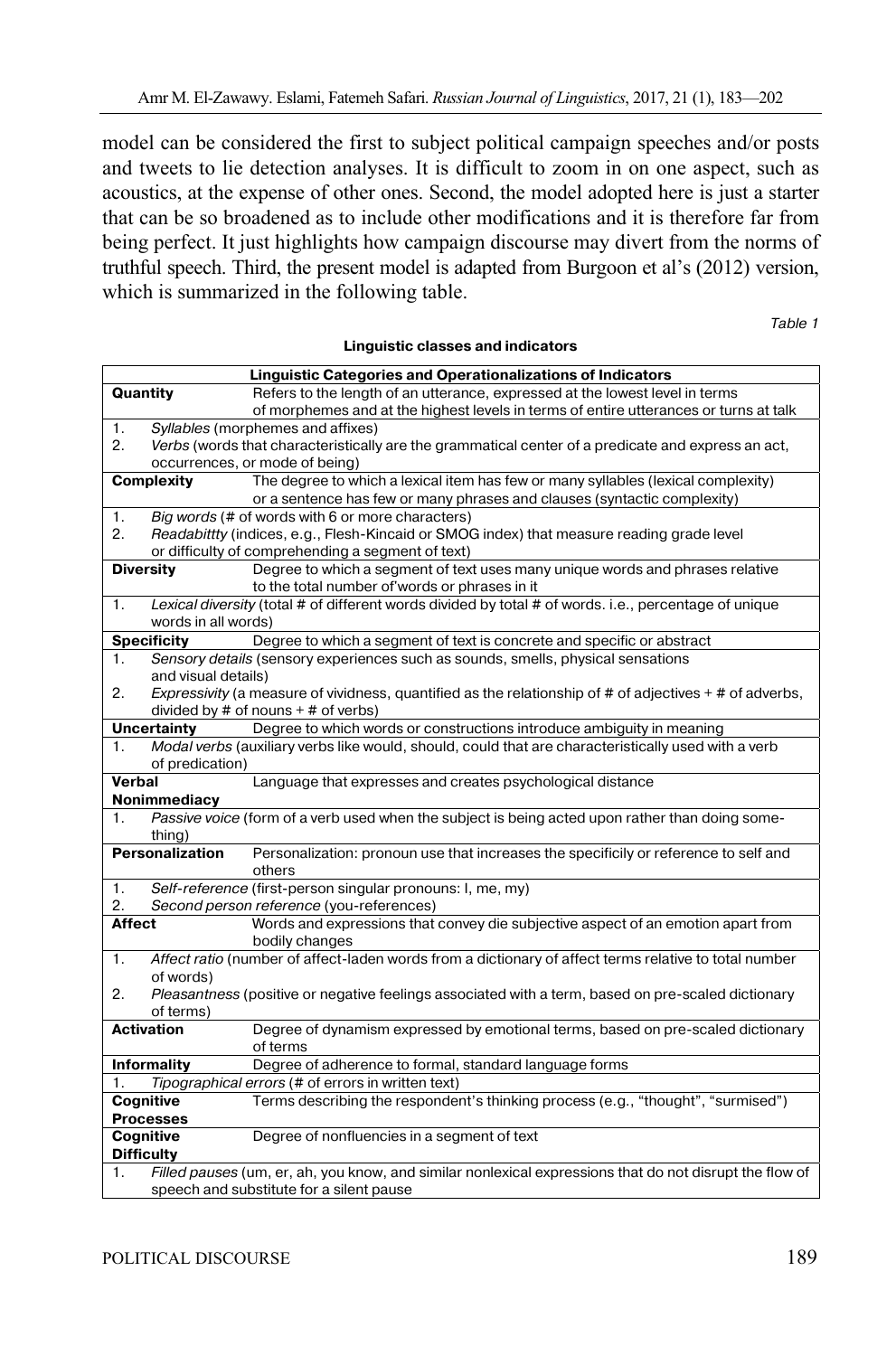The above table seems to be at first sight comprehensive, yet it contains a number of redundancies that can be conflated. For example, informality is not a viable marker of deception and can be excluded. The same is true for readability, which is measured for written texts only can be difficult to apply to speeches. An alternative benchmark as suggested by Burgoon and Qin  $(2006)$  is the average sentence length<sup>3</sup>. Moreover, the idea of relating cognitive difficulty to filled pauses runs counter to the view held by Arciuli et al (2009), where false statements usually contain fewer 'um' instances than truthful statements. Finally, being a predictive study, Burgoon and her colleagues omitted to include two important aspects: (a) the minimum amount (or percentage) of each feature that should be available for a statement to be false and (b) a rating scale that could locate the degree of veracity. The same problem is also detected in LIWC, where the scale from 0—100 cannot be reliable in cases where half of the statement is true and the rest is false. The present model thus adopted Vrij and Winkel's (1991), Connell's (2012) and Picornell's (2012) results which could be summarized in the following points:

1. Deceivers use fewer first-person pronouns than truth tellers.

2. Deceivers used more words and more exact language (psychological distancing) than truth tellers.

3. Deceivers' language was simpler (shorter clauses) than that of truth tellers.

4. Deceivers are more uncertain (passive voice usage).

5. Deceivers exhibited a higher cognitive load (through simpler structures and cognitive verbs).

6. Deceivers exhibit more tension through higher pitch.

Therefore, for the purposes of the present research, the following table summarizes the new model with the scale included:

Table 2

| Indicator/Marker                                                                                                  | Truthful                                                                                                                                                         | Half-Truthful                                              | False      | <b>Ridiculously False</b> |
|-------------------------------------------------------------------------------------------------------------------|------------------------------------------------------------------------------------------------------------------------------------------------------------------|------------------------------------------------------------|------------|---------------------------|
| 1. Complexity:                                                                                                    | The degree to which a lexical item has few or many syllables<br>(lexical complexity) or a sentence has few or many phrases<br>and clauses (syntactic complexity) |                                                            |            |                           |
| a. Big words (more than 6 characters<br>or three syllables, excluding prop-<br>er names)                          | $100 - 89%$                                                                                                                                                      | $90 - 59%$                                                 | $60 - 10%$ | $9 - 0\%$                 |
| b. Average sentence length (relative<br>to longest sentence in the same<br>piece of discourse)                    | $100 - 89%$                                                                                                                                                      | $90 - 59%$                                                 | $60 - 10%$ | $9 - 0\%$                 |
| 2. Specificity:                                                                                                   | or abstract                                                                                                                                                      | Degree to which a segment of text is concrete and specific |            |                           |
| a. Sensory details (sensory experien-<br>ces such as sounds, smells, phy-<br>sical sensations and visual details) | $100 - 89%$                                                                                                                                                      | $90 - 59%$                                                 | $60 - 10%$ | $9 - 0\%$                 |

**A modified version of Burgoon et al's (2012) model (the New Model)** 

 $\frac{1}{3}$  $3\,$  It is unclear why Burgoon et al (2012, p. 324) mentioned a similar criterion in their definition of complexity when maintaining that it refers to 'a sentence [which] has few or many phrases and clauses (syntactic complexity)', then they subsumed readability under it. It is well-documented that Flesch–Kincaid readability tests are used with children and adults. SMOG is used particularly for checking health messages.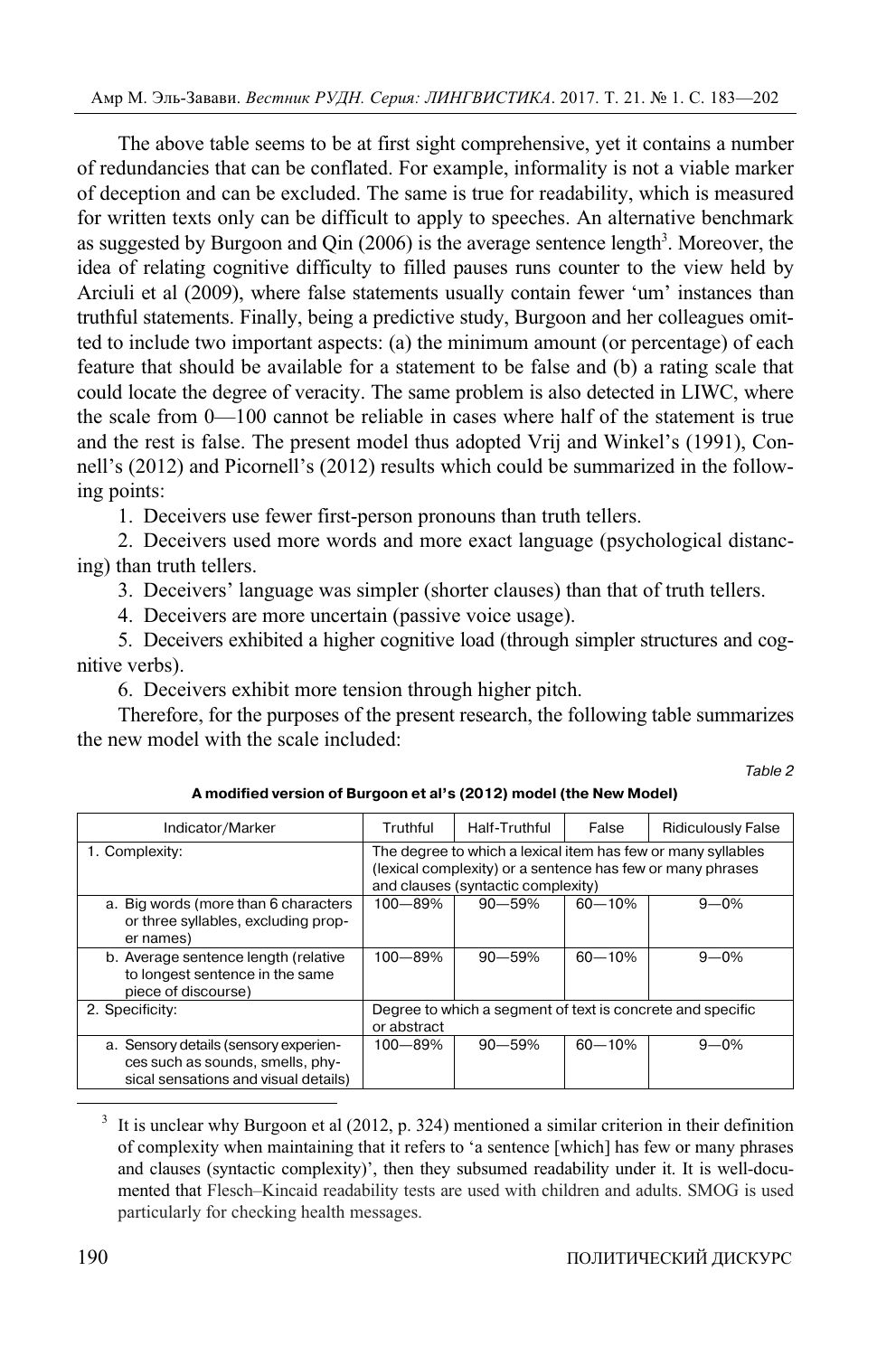| Indicator/Marker                                                                                                                                               | Truthful                                                                      | Half-Truthful                       | False       | <b>Ridiculously False</b>                                         |
|----------------------------------------------------------------------------------------------------------------------------------------------------------------|-------------------------------------------------------------------------------|-------------------------------------|-------------|-------------------------------------------------------------------|
| b. Lexical density (a measure of vivid-<br>ness, quantified as the relationship<br>of # of adjectives $+$ # of adverbs<br>divided by # of nouns+ $#$ of verbs) | $0 - 10%$                                                                     | $11 - 60%$                          | 61-90%      | $91 - 100\%$                                                      |
| 3 Uncertainty:                                                                                                                                                 | Degree to which words or constructions introduce ambiguity<br>in meaning      |                                     |             |                                                                   |
| a. Modal verbs                                                                                                                                                 | $0 - 10%$                                                                     | $11 - 60%$                          | 61-90%      | $91 - 100\%$                                                      |
| b. Qualifiers like 'somewhat', 'may-<br>be', etc.                                                                                                              | $0 - 10%$                                                                     | $11 - 60%$                          | 61-90%      | $91 - 100\%$                                                      |
| 4 Verbal Non-immediacy:                                                                                                                                        | distance                                                                      |                                     |             | Terms or constructions that express and create psychological      |
| a. Passive voice                                                                                                                                               | $0 - 10%$                                                                     | $11 - 60%$                          | 61-90%      | $91 - 100\%$                                                      |
| 5. Personalization:                                                                                                                                            | Pronoun use that increases the specificity of reference to self<br>and others |                                     |             |                                                                   |
| a. Self-reference                                                                                                                                              | 100-89%                                                                       | 90-59%                              | $60 - 10%$  | $9 - 0%$                                                          |
| b. Second and third person refer-<br>ences                                                                                                                     | $0 - 10%$                                                                     | $11 - 60%$                          | 61-90%      | $91 - 100\%$                                                      |
| 6. Emotiveness:                                                                                                                                                |                                                                               | Words or terms that convey emotions |             |                                                                   |
| a. Affect ratio (number of affect-laden<br>words from a dictionary of affect<br>terms relative to total number of<br>words)                                    | $0 - 10%$                                                                     | $11 - 60%$                          | 61-90%      | $91 - 100\%$                                                      |
| 7. Cognitive process terms Terms de-<br>scribing the respondent's thinking<br>process (e.g., "thought," "surmised")                                            | $0 - 10%$                                                                     | $11 - 60%$                          | 61-90%      | $91 - 100\%$                                                      |
| 8. VSA (voice stress analysis):                                                                                                                                |                                                                               |                                     |             | Acoustic features that signal tension on the part of the deceiver |
| a. Higher pitch (means are calculated;<br>a pitch amounts to zero if below<br>65 Hz for males and if below<br>100 Hz for females*)                             | $0 - 10%$                                                                     | $11 - 60%$                          | 61-90%      | $91 - 100\%$                                                      |
| b. Fillers, especially 'um'                                                                                                                                    | $0 - 10%$                                                                     | $11 - 60%$                          | $61 - 90\%$ | $91 - 100\%$                                                      |
| Total = degree of veracity                                                                                                                                     | Truthful 100%                                                                 |                                     |             |                                                                   |
|                                                                                                                                                                | Half-truthful 99-50%                                                          |                                     |             |                                                                   |
|                                                                                                                                                                | False 49-5%                                                                   |                                     |             |                                                                   |
|                                                                                                                                                                |                                                                               | Ridiculously false 4-0%             |             |                                                                   |
| * According to Pernet and Belin's (2012) study.                                                                                                                |                                                                               |                                     |             |                                                                   |

It is clear from the above table that eight indicators are adopted in the present model. They have been adapted from Burgoon et al's (2012) version. Some indicators follow a reverse order of intensity on the scale from truthful to ridiculously false, since deceivers may have fewer self-references than truth-tellers, yet they may have more cognitive verbs such as 'think' ,'believe', 'guess' etc. In any event, the new model is a so-called 'test-bed' for manually checking veracity in political campaign discourse, and will be compared with LIWC and Politifact judgements.

It is noteworthy that the degree of veracity is calculated through summing up the percentages obtained in all the indicators. Then the total is divided by the 11 indicators and sub-indicators. In the case where there is no video available to measure pitch, the pitch indicator is excluded and the degree is calculated relative to 10 indicators only.

End of table 2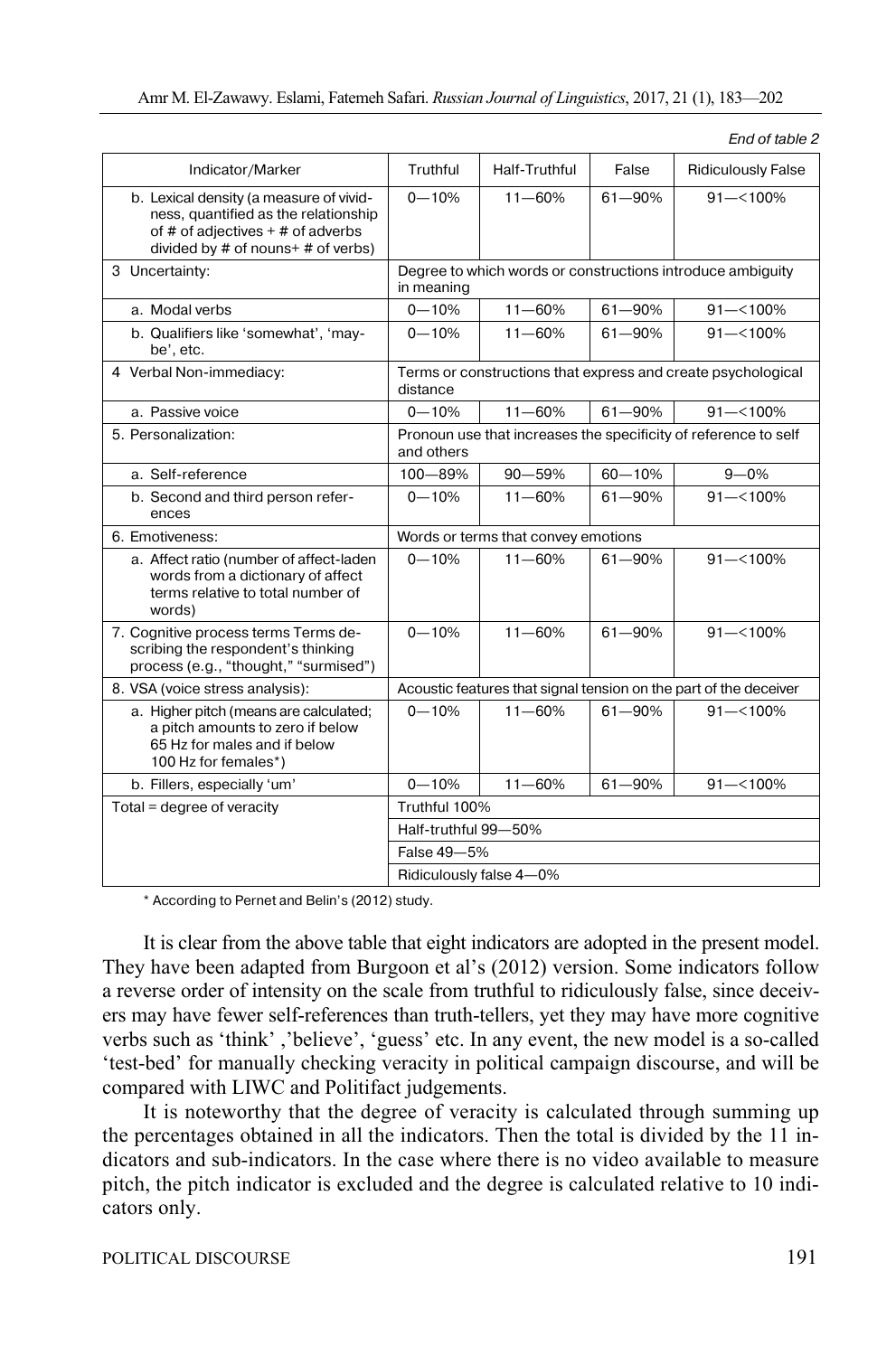# **4. DATA ANALYSIS**

The analysis of the data follows a three-way measure:

- 1. New Model-LIWC Agreement/Discrepancy
- 2. New Model-Politifact Agreement/Discrepancy
- 3. LIWC-Politifact Agreement/Discrepancy

Under each of the first two sections, the nine indicators will be examined.

# **4.1. New Model-LIWC Agreement/Discrepancy**

The New Model (henceforth NM) is greatly different from the LIWC tool. The following table summarizes the results obtained in both NM and LIWC for Clinton's statements.

| Statement              | NM.   | <b>LIWC</b> |
|------------------------|-------|-------------|
| Benghazi               | 22.22 | 35.4        |
| FBI                    | 25.76 | 99.9        |
| <b>GOP</b>             | 17.5  | 37.2        |
| Mortgage               | 12.97 | 2.1         |
| Gun factory            | 14.18 | 1.0         |
| Healthcare             | 14.93 | 67.3        |
| <b>ISIS</b>            | 12.63 | 50.4        |
| Legislation            | 14.22 | 78.9        |
| Hampshire              | 17.64 | 20.2        |
| Oil                    | 21.67 | 98.0        |
| Sanders                | 15.11 | 96.0        |
| Scott                  | 17.47 | 32.4        |
| Not a thing in America | 20.06 | 1.0         |
| Education              | 25.90 | 2.4         |
| Clean Power            | 22.31 | 1.0         |
| Emails                 | 15.92 | 43.4        |

#### **NM and LIWC results for Clinton's statements\***

\* Statements are named after their central themes. For verbatim transcripts of Clinton's statements selected, visit Politifact's website: http://www.politifact.com/personalities/hillary-clinton/statements/byruling/false.

It is clear from the above table that 3 statements are judged by LIWC to be halftruthful, i.e. around 98 and 99 %, while they are labeled false by NM. This discrepancy is not just found in the direction of truthfulness, so to say, but it also figures clearly in the direction of ridiculously false statements. Thus, 4 statements are judged as ridiculously false by LIWC while they are only false as labeled by NM. The problem is one of degree. If the rating scale proposed by NM is applied, then the above discrepancies are obviously problematic, since a statement cannot be true and false at the same time. The scale proposed in NM can be illustrated below:



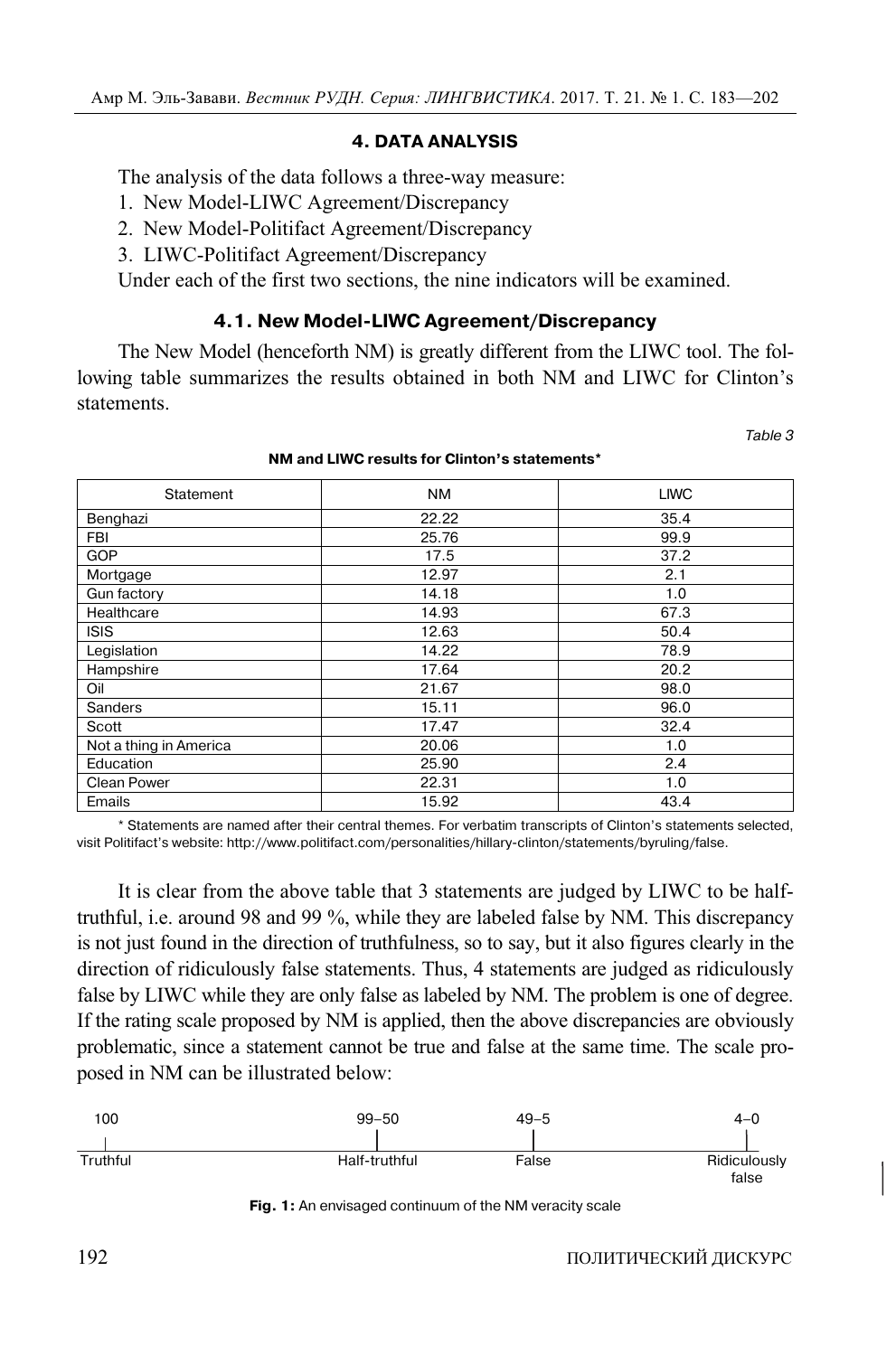This leads to considering 18.75% of LIWC results as completely inaccurate and 25% as partially inaccurate. In the first case, the discrepancy points to statements that are false judged as truthful, while in the second case, a statement is false but is labeled as ridiculously false. However, if taken from the point of view of LIWC, a statement is false if it does not attain 100 % on its scale. In view of this, the above discrepancy vanishes, but the question of degree is not fully tackled. In other words, a statement which attains a 99.9% percent on LIWC scale cannot be true although it has only a fraction left to be true. This interpretation causes the 99.9 % statements to be equal to 1.0% statements, which is a baffling decision. The same is true for statements which are considered halftruthful from the point of view of NM: they range from 65 to 79%, and are false according to LIWC, though their veracity is more than their falsehood.

As for the rest of the statements which are judged by both NM and LIWC to be false, the suffer the same obstacle of degree. A statement, for example, can be 17.5 on NM scale but 37.2 on LIWC. The net result is that both are false, yet they are on a par with each other on the 'falsity scale', so to speak.

A similar situation is found in analyzing Trump's statements. The following table summarizes the NM and LIWC results for Trump's statements:

Table 4

| Statement              | <b>NM</b> | <b>LIWC</b> |
|------------------------|-----------|-------------|
| Clinton campaign       | 11.99     | 63.5        |
| Coal                   | 16.23     | 86.4        |
| Cruz                   | 13.96     | 2.8         |
| Economy                | 10.67     | 17.0        |
| <b>FBI</b>             | 23.85     | 1.0         |
| Freddie                | 15.05     | 3.0         |
| Iran                   | 17.56     | 33.6        |
| Iraq                   | 14.85     | 96.2        |
| <b>ISIS</b>            | 11.53     | 1.0         |
| <b>ISIS</b> foundation | 19.63     | 1.0         |
| Marshal                | 21.39     | 41.4        |
| Money laundering       | 10.75     | 1.0         |
| <b>Muslims</b>         | 17.0      | 36.4        |
| Obamacare              | 20.15     | 7.2         |
| Ohio                   | 15.31     | 8.3         |
| Second amendment       | 23.51     | 1.0         |

**NM and LIWC results for Trump's statements\*** 

\*Statements are named after their central themes. For verbatim transcripts of Clinton's statements selected, visit Politifact's website: http://www.politifact.com/personalities/donald-trump/statements.

It is clear from the above table that 3 statements are judged by LIWC to be halftruthful, i.e. around 63 and 99%, while they are labeled false by NM. This discrepancy is not just found in the direction of truthfulness, so to say, but it also figures clearly in the direction of ridiculously false statements. Thus, 6 statements are judged as ridiculously false by LIWC while they are only false as labeled by NM. The problem is again one of degree. The conclusion is similar to the one reached when discussing Clinton's statements: 18.75% of LIWC's results as completely inaccurate and 37.5% are partially inaccurate. In the first case, the discrepancy points to statements that are false judged as truthful, while in the second case, a statement is false but is labeled as ridiculously false. However, if taken from the point of view of LIWC, a statement is false if it does not attain 100% on its scale.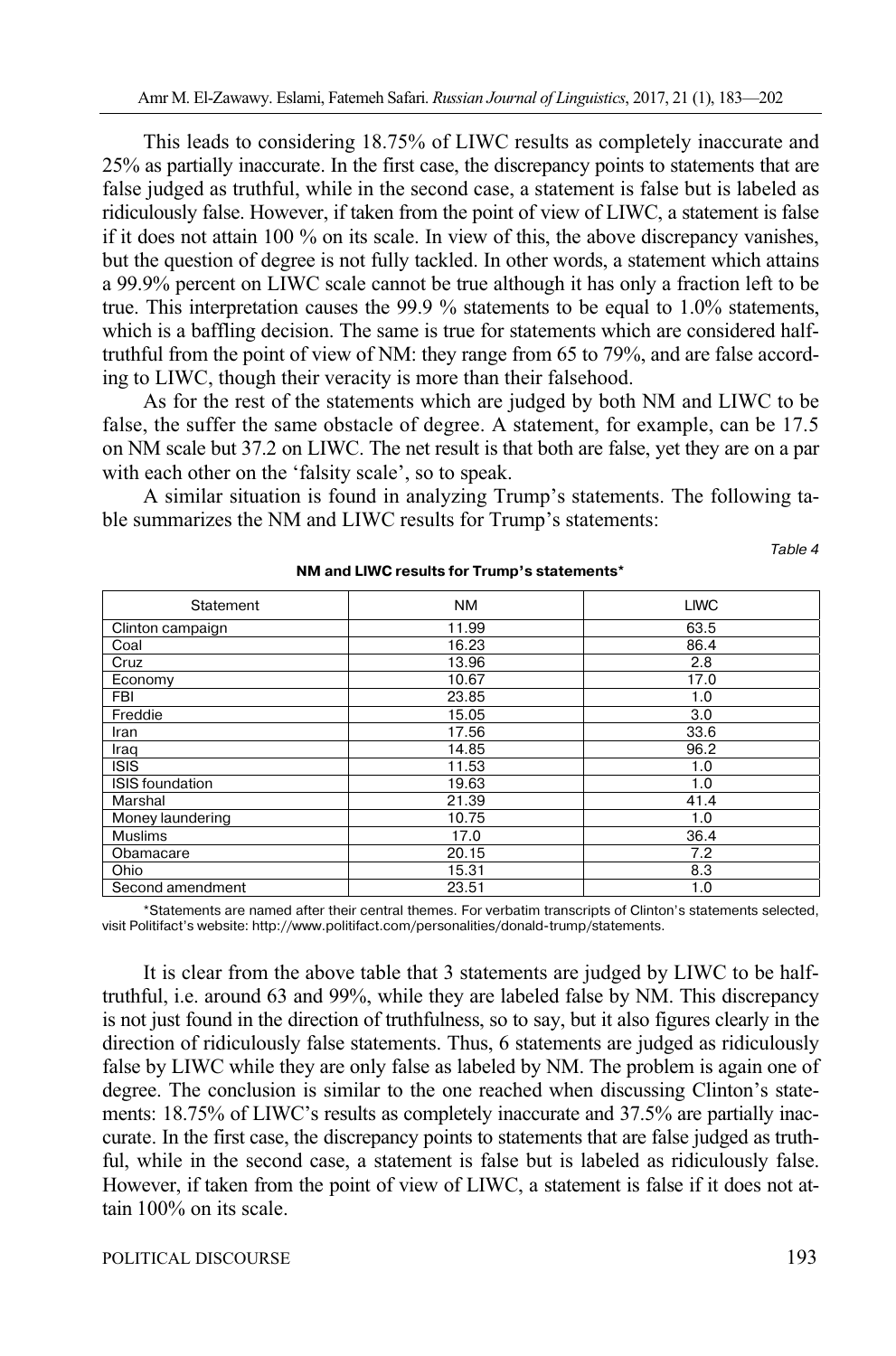Statistics can come to the aid of the analysis at this point. The ANOVA analysis yields the following two tables:

| <b>ANOVA results for NM (Clinton and Trump)</b> |         |         |    | i avit J |      |       |
|-------------------------------------------------|---------|---------|----|----------|------|-------|
|                                                 |         | SS      | df | МS       |      | р     |
| <b>Between:</b>                                 |         | 22.884  |    | 22.884   | .229 | 0.276 |
| Within:                                         |         | 558.527 | 30 | 18.618   |      |       |
| Total:                                          | 581.411 | 31      |    |          |      |       |

 $P > 0.05$ , not significant; should be less than 0.05.

**ANOVA results for LIWC (Clinton and Trump) SS df MS F p Between:** 2,207.801 1 2,207.801 1.859 0.183 **Within:** 35,625.010 30 1,187.500 **Total:** 37,832,811 31

P >0.05, not significant; should be less than 0.05.

It is clear that p is not significant in either case: the NM for Clinton's and Trump's statements, and LIWC for both candidates. Statistically, this means that the NM and LIWC are equal in their judgements when broadly compared according to ANOVA results. However, if this mode of analysis is the only one adopted, the details are not fully addressed. Table 3 above shows that only one statement appears to receive similar judgements by NM and LIWc, namely the Hampshire one: it scores 17.64 and 20.2 on NM and LIWC, respectively. The 2.56% difference can be considered significant, and this can be considered the only point of agreement between NM and LIWC.

## **4.2. New Model-Politifact Agreement/Discrepancy**

In this section, quantitative analysis is not possible, since Politifact does not provide numerical figures that can be set side by side with the NM results. The alternative, by nature, is qualitative analysis. The following table summarizes the qualitative results of both NM and Politifact for Clinton's statements:

Statement | NM NM Politifact Benghazi False False FBI False False GOP False False Mortgage False False Gun factory **False** False **False** False **False** Healthcare False False False False False False False False False False False False False False False False False ISIS False False False False False False Legislation **False** False False False Hampshire **False** False False False False Oil **False** False False False False Sanders False False False False False Scott **False** False False False False Not a thing in America **False** False False Education False False Clean Power **False** False False False Emails False False False False False

**NM and Politifact results for Clinton's statements** 

Table 7

 $Table 5$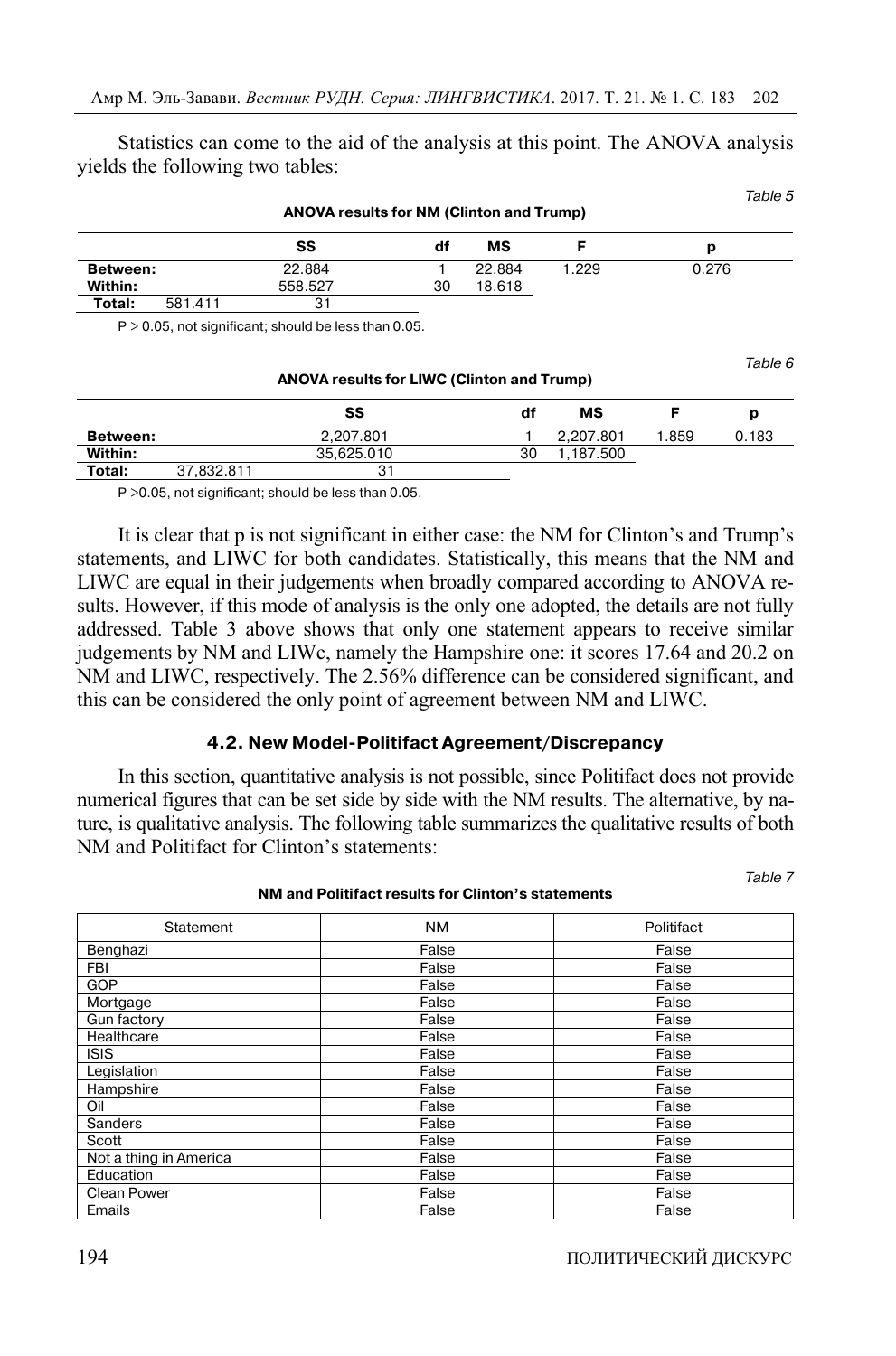It is clear that the results of both NM and Politifact are identical. The discrepancies detected in LIWC are not there. The sole comment that can be made is related to the indicators of Lexical Density and VSA in NM. In 81.25% of the statements examined, Lexical Density scores point to the falsity of the statements in question, but the remaining 18.75% point to ridiculously false statements according to NM. Consider, for example, the following statement by Clinton:

*"I think this is a major challenge and I want us to address it. Not one word from the other side. And you take somebody like Governor Walker of Wisconsin, who seems to be delighting in slashing the investment in higher education in his state. And most surprisingly to me, rejecting legislation that would have made it tax deductible for you, on your income tax, to deduct the amount of your loan payments. I don't know why he wants to raise taxes on students. But that's the result when you don't look for ways to help people who are not sitting around asking for something, who are actually working hard every day to get ahead."* 

This long statement has a Lexical Density score of 93.3%, being full of verbs and nouns. The problem is that the higher the lexical density, the more falsity score a statement attains (where details are provided to cover up any misinformation). According to NM, this statement is ridiculously false, while Politifact judges it false due to its context. Politifact maintains that it is true that Senator Scott did not publicly support the Democratic-sponsored measures that would have provided the tax deduction, but he had never rejected such legislation, either. This inherently means that Clinton passed the ruling without a sufficient amount of information. In a sense, the details of the indicators would at times point to judgements that are different from the overall decision of whether a statement is false or not, and this is the role of context.

As for the VSA scores, the NM provides a mean of 44.87%, which indicates that Clinton's statement is half-truthful. The upper-bound for a female voice pitch is 525 Hz, while the lower is 100 Hz. A Praat spectrogram has been created for a section of this statement as follows:



**Fig. 2:** A spectrogram for the first part of Clinton's example statement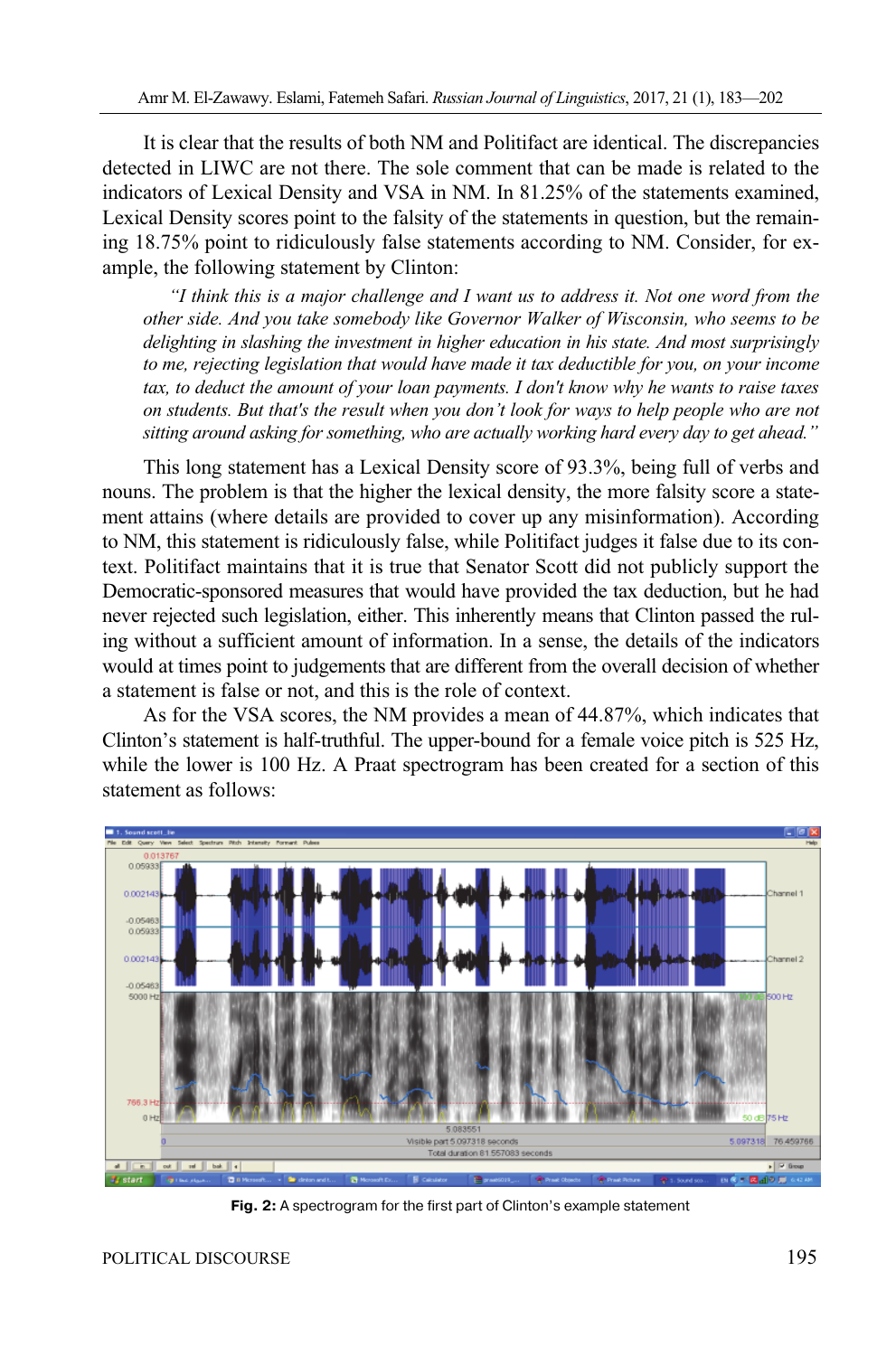In this illustration, the blue streaks refer to pitch contours: they range from 239 Hz to 148 Hz. This means that Clinton is not stressed; she speaks normally. Yet, in another analysis later in the same segment, she starts to lose control and shout:



**Fig. 3:** A spectrogram for the second part of Clinton's example statement

The pitch contours change from 239 Hz to 394.1 Hz, which indicates emotional speech, and thus the deceptive part starts at the extract "who seems to be delighting in slashing the investment in higher education in his state". This is exactly what Politifact states about the context of Clinton's judgement: Senator Scott remained tacit about the tax decision; he was neither delighted nor repugnant. This also tallies with Demenko's (2008) study about pitch contours in stressed males and females reveals that average frequency for extremely stressed females is 366 Hz. Stress is a major indicator of deception (cf. Ekman, 1991).

As for Trump's statements, the following table summarizes the qualitative results of both NM and Politifact:

| NM and Political results for Trump's statements |           |                           |  |  |  |
|-------------------------------------------------|-----------|---------------------------|--|--|--|
| Statement                                       | New Model | Politifact                |  |  |  |
| Clinton campaign                                | False     | Ridiculously false        |  |  |  |
| Coal                                            | False     | False                     |  |  |  |
| Cruz                                            | False     | Ridiculously false        |  |  |  |
| Economy                                         | False     | Mostly false              |  |  |  |
| FBI                                             | False     | False                     |  |  |  |
| Freddie                                         | False     | False                     |  |  |  |
| Iran                                            | False     | False                     |  |  |  |
| Iraq                                            | False     | False                     |  |  |  |
| <b>ISIS</b>                                     | False     | Ridiculously false        |  |  |  |
| <b>ISIS</b> foundation                          | False     | False                     |  |  |  |
| Marshal                                         | False     | <b>Ridiculously false</b> |  |  |  |
| Money laundering                                | False     | False                     |  |  |  |
| <b>Muslims</b>                                  | False     | False                     |  |  |  |
| Obamacare                                       | False     | False                     |  |  |  |
| <b>Ohio</b>                                     | False     | False                     |  |  |  |
| Second amendment                                | False     | False                     |  |  |  |

**NM and Politifact results for Trump's statements**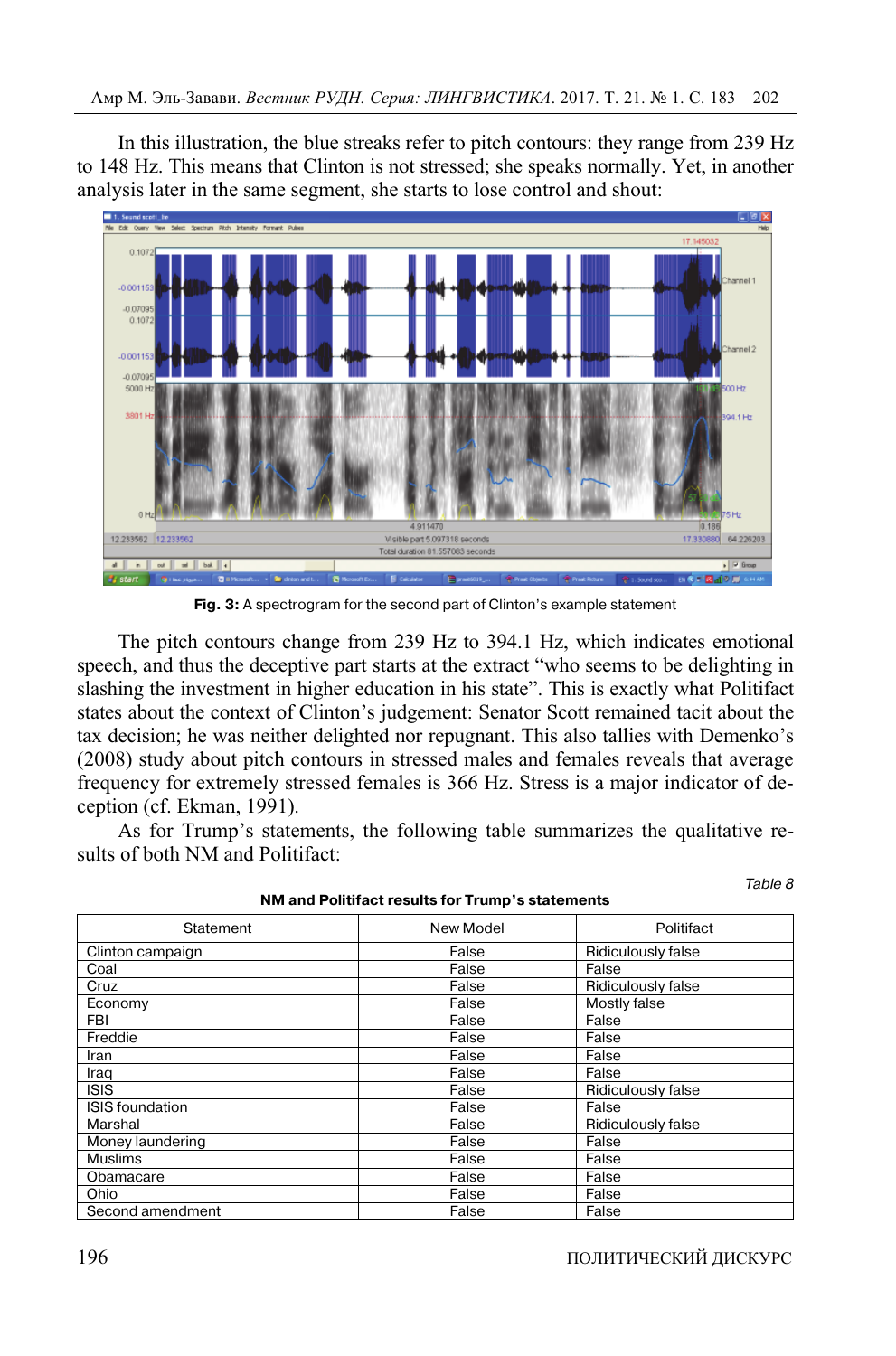There are five discrepancies, which means that 31.25% of NM decisions are not accurate. Lexical Density scores point to the falsity of the statements in question, but the remaining 37.50% point to ridiculously false statements according to NM. Again, context has to be taken into account.

Recourse to VSA might show the moot point. One case in point is the statement about accusing marshals in Colorado and Ohio of incompetence. The following spectrogram illustrates the variations in pitch:



**Fig. 4:** A spectrogram for Trump's statement about marshals

Trump's pitch oscillates between 279 Hz and 312 Hz, especially when he speaks about fire marshals. This tallies with Demenko's (2008) study about pitch contours in stressed males and females reveals that average frequency for extremely stressed males is 238 Hz. Stress is a major indicator of deception (cf. Ekman, 1991).

As a concluding remark for this section, it is important to juxtapose context and VSA in order to achieve a sound judgement in deceptive speech analysis. Relying on Lexical Density and/or context alone would conduce towards erroneous decisions.

# **4.3. LIWC-Politifact Agreement/Discrepancy**

Here, again quantitative analysis is not possible. The following table summarizes the LIWC and Politifact results for Clinton's statements:

Table 9

| Statement | LIWC according to NM scale | LIWC  | Politifact |
|-----------|----------------------------|-------|------------|
| Benghazi  | False                      | False | False      |
| FBI       | Half-truthful              | False | False      |
| GOP       | False                      | False | False      |
| Mortgage  | Ridiculously false         | False | False      |

## **LIWC and Politifact results for Clinton's statements**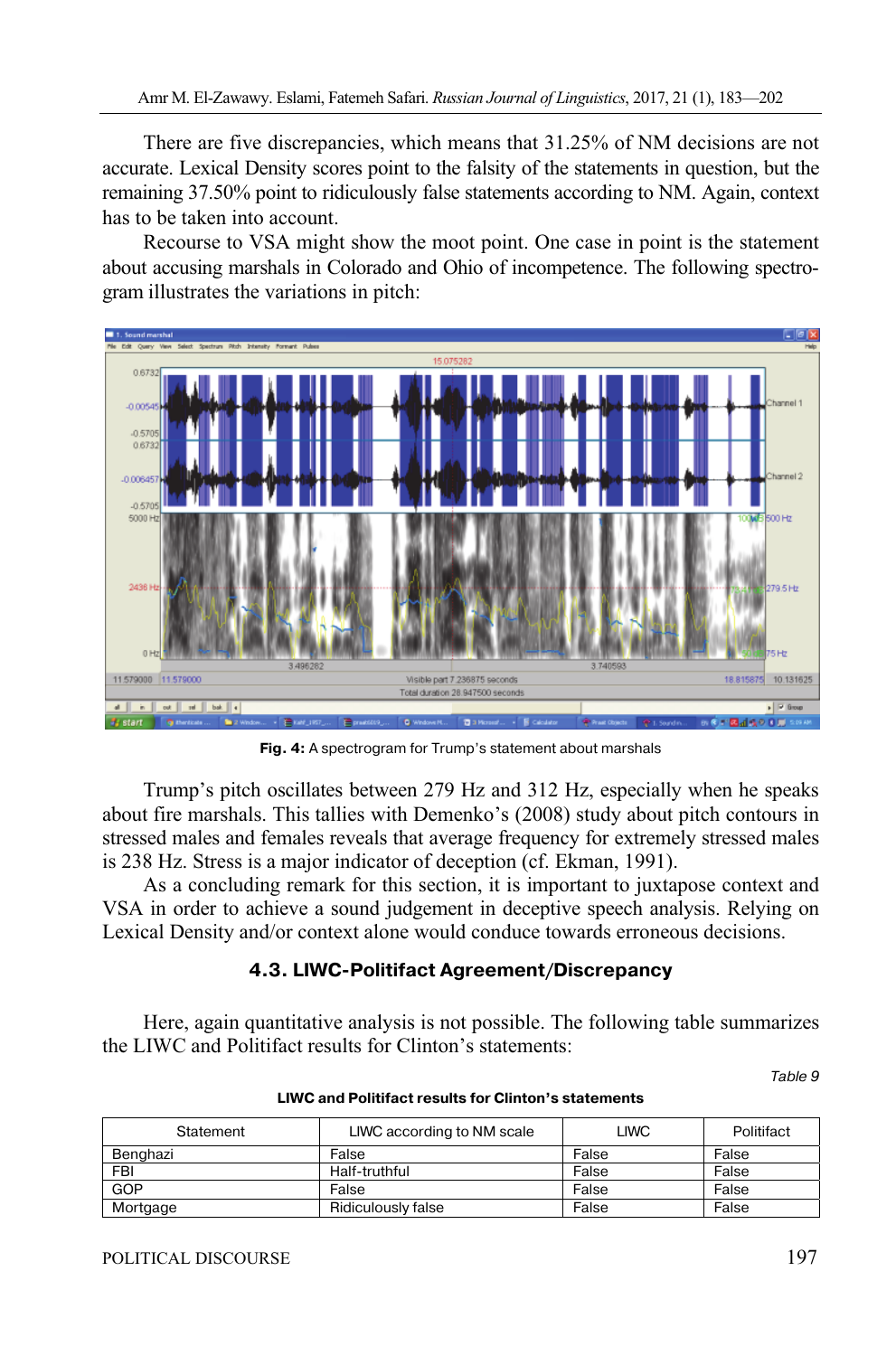| Statement              | LIWC according to NM scale | <b>LIWC</b> | Politifact |
|------------------------|----------------------------|-------------|------------|
| Gun factory            | <b>Ridiculously false</b>  | False       | False      |
| Healthcare             | Half-truthful              | False       | False      |
| <b>ISIS</b>            | Half-truthful              | False       | False      |
| Legislation            | Half-truthful              | False       | False      |
| Hampshire              | False                      | False       | False      |
| Oil                    | Half-truthful              | False       | False      |
| Sanders                | Half-truthful              | False       | False      |
| Scott                  | False                      | False       | False      |
| Not a thing in America | Ridiculously false         | False       | False      |
| Education              | Ridiculously false         | False       | False      |
| <b>Clean Power</b>     | Ridiculously false         | False       | False      |
| Emails                 | False                      | False       | False      |

The two columns provided for the LIWC decisions are meant to show that according to the scale proposed under section 4.1, discrepancy is easily detected, but according to the 'loose' criteria of LIWC (where the two extremes 0 and 100 are at work), the discrepancy is absent. As for the first column, this is a glaring example of discrepancy. The LIWC results point to six statements that are half-truthful, which means more than 50% of each statement is true. Since LIWC does not provide detailed results for its 'authenticity' indicator, it is clear that there is a major problem with the program. Even false statements are considered in five cases out of sixteen as ridiculously false. It can be said that LIWC vacillates between the two extremes of truthful and ridiculously false without an intermediate level. The reason for this is two-fold. First, LIWC, like the present NM, is not context-sensitive. Second, according to the developers of LIWC Pennebaker et al (2015), the program has mean standard deviations (SD) of 0.70 and 0.32% for certainty and anxiety, respectively. The two dimensions are closely related in the study of deceptive discourse, and the above statements might have fallen within this level of SD.

A similar situation is found in Trump's statement. The following table summarizes the LIWC and Politifact results for Trump's statements:

| Live and Fundact results for Trump 3 statements |                            |             |                           |  |  |  |
|-------------------------------------------------|----------------------------|-------------|---------------------------|--|--|--|
| Statement                                       | LIWC according to NM scale | <b>LIWC</b> | Politifact                |  |  |  |
| Clinton campaign                                | Half-truthful              | False       | <b>Ridiculously false</b> |  |  |  |
| Coal                                            | Half-truthful              | False       | False                     |  |  |  |
| Cruz                                            | Ridiculously false         | False       | Ridiculously false        |  |  |  |
| Economy                                         | False                      | False       | Mostly false              |  |  |  |
| FBI                                             | Ridiculously false         | False       | False                     |  |  |  |
| Freddie                                         | Ridiculously false         | False       | False                     |  |  |  |
| Iran                                            | False                      | False       | False                     |  |  |  |
| Iraq                                            | Half-truthful              | False       | False                     |  |  |  |
| <b>ISIS</b>                                     | Ridiculously false         | False       | <b>Ridiculously false</b> |  |  |  |
| <b>ISIS</b> foundation                          | Ridiculously false         | False       | False                     |  |  |  |
| Marshal                                         | False                      | False       | <b>Ridiculously false</b> |  |  |  |
| Money laundering                                | Ridiculously false         | False       | False                     |  |  |  |
| <b>Muslims</b>                                  | False                      | False       | False                     |  |  |  |
| Obamacare                                       | Ridiculously false         | False       | False                     |  |  |  |
| Ohio                                            | Ridiculously false         | False       | False                     |  |  |  |
| Second amendment                                | Ridiculously false         | False       | False                     |  |  |  |

**LIWC and Politifact results for Trump's statements** 

End of table 9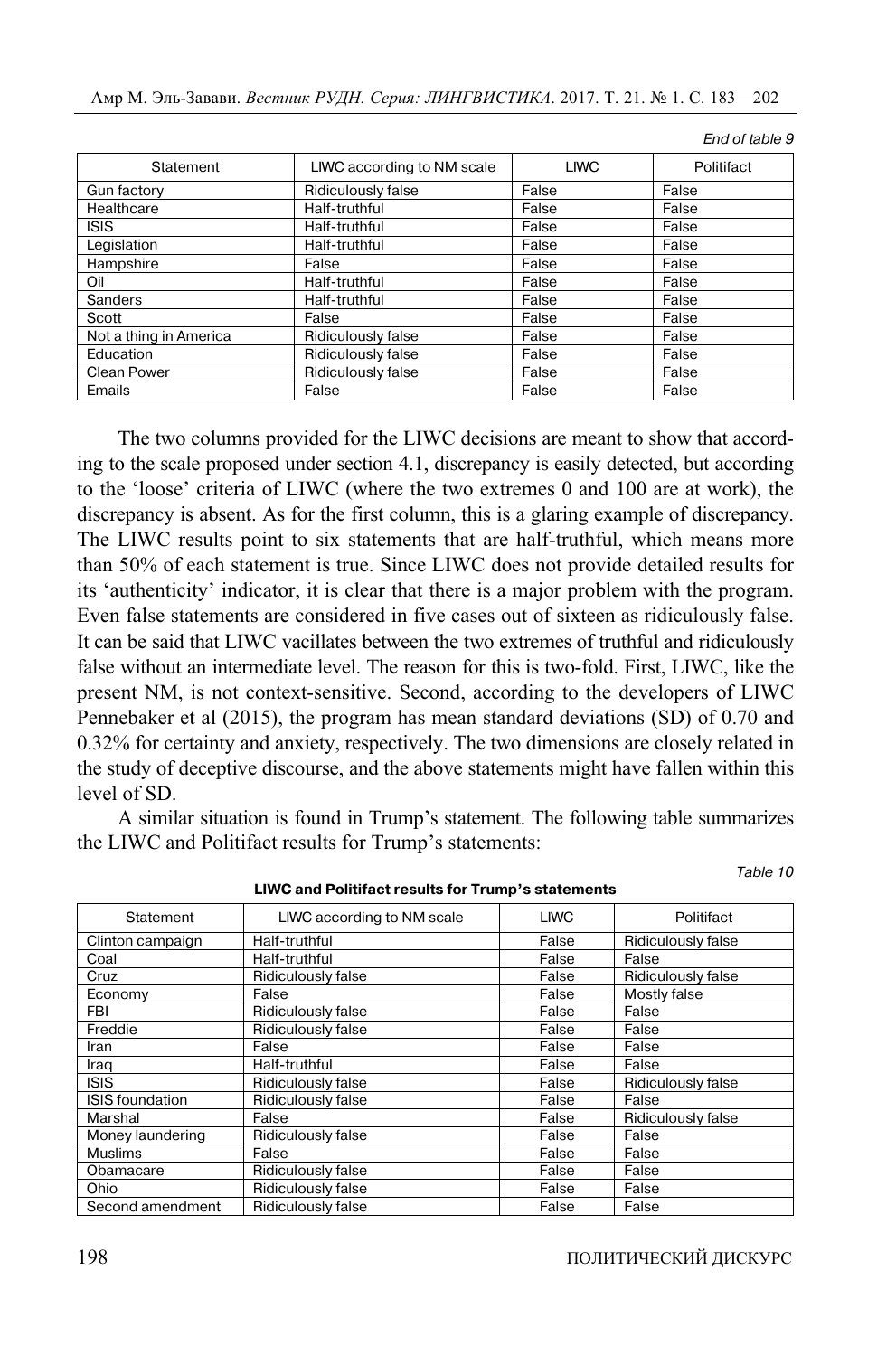The two columns provided for the LIWC decisions are meant to show that according to the scale proposed under section 3.1, discrepancy is easily detected, but according to the 'loose' criteria of LIWC (where the two extremes 0 and 100 are at work), the discrepancy occurs in 5 cases out of 16, i.e. 31.25 %. As for the column labeled 'LIWC according to NM scale', the discrepancy here might be located within the sub-scale of falsity. Seven cases of Politifact's false statements are judged by LIWC as ridiculously false. Again, this can be attributed to the SD of certainty and anxiety as provided by LIWC developers.

## **5. CONCLUSIONS**

The analysis of the data in the previous section and sub-sections can lead to a number of conclusions. First, it is clear that NM is not context-sensitive, being a quantitative model, and is thus numerically oriented in its decisions. The comparisons carried out show that the present model is capable of making the falsity decision correctly in all the cases, unlike LIWC. The point that merits discussion is the degrees that need to be proposed for each point in the NM scale. From a semantic point of view, the two extremes 'true' and 'false' are binary antonyms, not subject to midway shades. However, the demands of accuracy necessitate that such shades or points are either added or taken into consideration. In a sense, a statement that, for example, scores 51% on the NM scale, is false despite the fact that it has 49% residuals of truth within. Thus, even when subdividing the 'loose' LIWC 0—100 scale into 50—5%, the problem of graduation still persists. This ushers to the necessity of subdividing each of NM points into further sub-points such as 'full truthful', 'mostly truthful', 'fully false', 'mostly false', etc. The same is mostly true for Lexical Density. Although this indicator easily detects false statements based on its numerical value, there are cases where it labels statements as 'ridiculously false' when they are just false.

Second, when qualitative analysis intervenes, especially in examining Politifact rulings, context plays a crucial role in passing judgements on deceptive vs. non-deceptive discourse. The numerical values obtained from both NM and LIWC are at stake in this way, and the VSA can be used to detect how contextual analysis is capable of standing the test of falsity vs. truthfulness. However, the main disadvantage of VSA is that it is also 'loose' in that the values obtained from pitch contours are indicative of tension as broadly associated with stressed-out liars. Stress can likewise affect truthful speakers, especially when faced with unusual situations or when interrogated, for example.

Third, emotions and authenticity are provided as two separate dimensions in LIWC, but in NM, despite being different indicators, their sum is used to reach the final decision whether a statement is deceptive or not. This means that it is to the taste and professionalism of the LIWC user to consider the two dimensions together when passing his/her judgement. In the case of NM, in contrast, the two indicators cannot be separated unless for statistical purposes. The question is whether LIWC acknowledges emotions as indicative of deception or not. Begging this question gives LIWC an edge on NM and other models, since it is yet to be decided in the literature whether tension is necessarily a sign of deceptive discourse.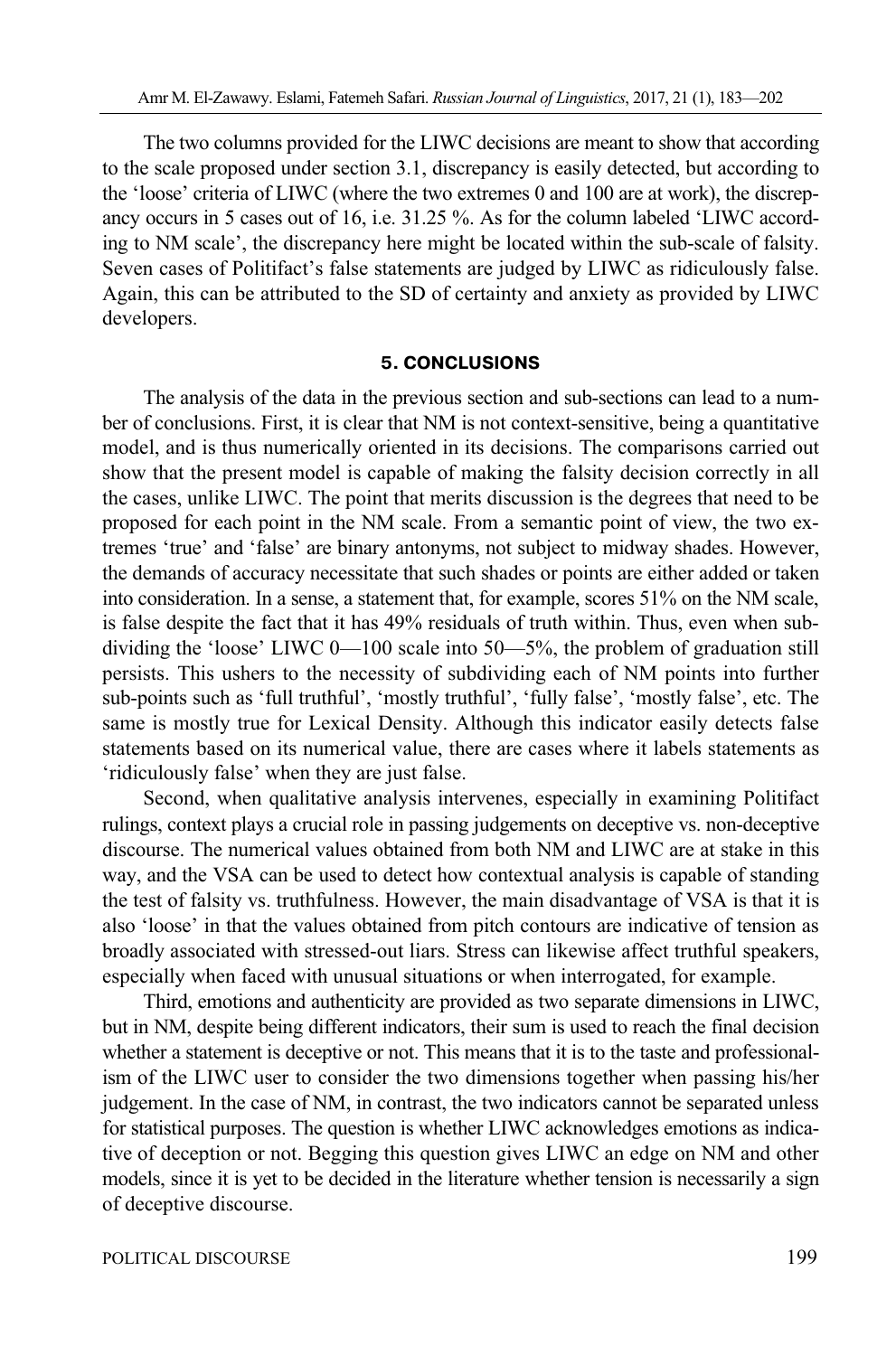In view of these conclusions, there are some limitations to NM. It is a proposed model, subject to testing in other mainstream instances. The real test of NM is that whether it can be put to use in socio-political situations such as parliamentary and presidential campaigning in both the US and non-Anglophonic countries. The subdivisions of the falsity and truth degrees may also be a major improvement in terms of accuracy. Moreover, the comparisons with LIWC and Politifact showed that context is as important as numerical figures.

© Amr M. El-Zawawy, 2017

#### **REFERENCES**

- All False statements involving Hillary Clinton (Accessed on August 02, 2016). Retrieved from http://www.politifact.com/personalities/hillary-clinton/statements/byruling/false.
- All False statements involving Hillary Clinton. (Accessed on August 03, 2016). Retrieved from http://www.politifact.com/personalities/donald-trump/statements.
- Anolli, L., & Ciceri, R. (1997). The Voice of Deception: Vocal Strategies of Naive and Able Liars. *Journal of Nonverbal Behavior*, 21, 259—284.
- Arciuli, J., Villar, G., & Mallard, D. (2009). Lies, Lies and More Lies. *Proceedings of the 31st Annual Conference of the Cognitive Science Society* (CogSci 2009), 2329—2334.
- Vrij A. (2000) Detecting Lies and Deceit: The Psychology of Lying and the Implications for Professional Practice. New York: John Wiley & Sons.
- Benus, S., Enos, F., Hirschberg, J., & Shriberg, E. (2006, May). Pauses in Deceptive Speech. *Speech Prosody*, vol. 18, 2—5.
- DePaulo, B.M., Kashy, D.A., Kirkendol, S.E., Wyer, M.M. and Epstein J.A. (1996) Lying in Everyday Life. *Journal of Personality and Social Psychology*, vol. 70, 979—995.
- DePaulo, B.M., Lindsay, J.J., Malone, B.E., Muhlenbruck, L., Charlton, K. and Cooper, H. (2003) Cues to Deception. *Psychological Bulletin*, Vol. 129, 74—118.
- Bonikowski, B., & Gidron, N. (2015). The Populist Style in American Politics: Presidential Campaign Discourse, 1952—1996. *Social Forces*, sov. 120.
- Burgoon, J.K., & Qin, T. (2006). The Dynamic Nature of Deceptive Verbal Communication. *Journal of Language and Social Psychology*, 25(1), 76—96.
- Burgoon, J.K., Hamel, L., & Qin, T. Predicting Veracity from Linguistic Indicators. *Intelligence and Security Informatics Conference* (EISIC), 2012 European.
- Connell, C. (2012) Linguistic Cues to Deception. MA thesis, Virginia Polytechnic Institute and State University. (Accessed on August 22, 2016). Retrieved from https://vtechworks.lib.vt.edu/ bitstream/handle/10919/32465/Connell\_CA\_T\_2012rev.pdf?sequence=4&isAllowed=y.
- Corn, D. (2004). The lies of George W. Bush: Mastering the politics of deception. Crown.
- Demenko, G. (2008, May). Voice Stress Extraction. *Speech Prosody*, 6—9.
- Donella, M. (1988) A Guide to American Campaign Language. (Accessed on July, 2016). Retrieved from: http://www.sustainabilityinstitute.org/dhm\_archive/search.php?display\_article= vn251languageed
- Ekman, P. (1991). Telling Lies: Clues to Deceit in the Marketplace, Politics, and Marriage. WW Norton & Company.
- Emrich, C.G., Brower, H.H., Feldman, J.M., & Garland, H. (2001). Images in Words: Presidential Rhetoric, Charisma, and Greatness. *Administrative Science Quarterly*, 46(3), 527—557.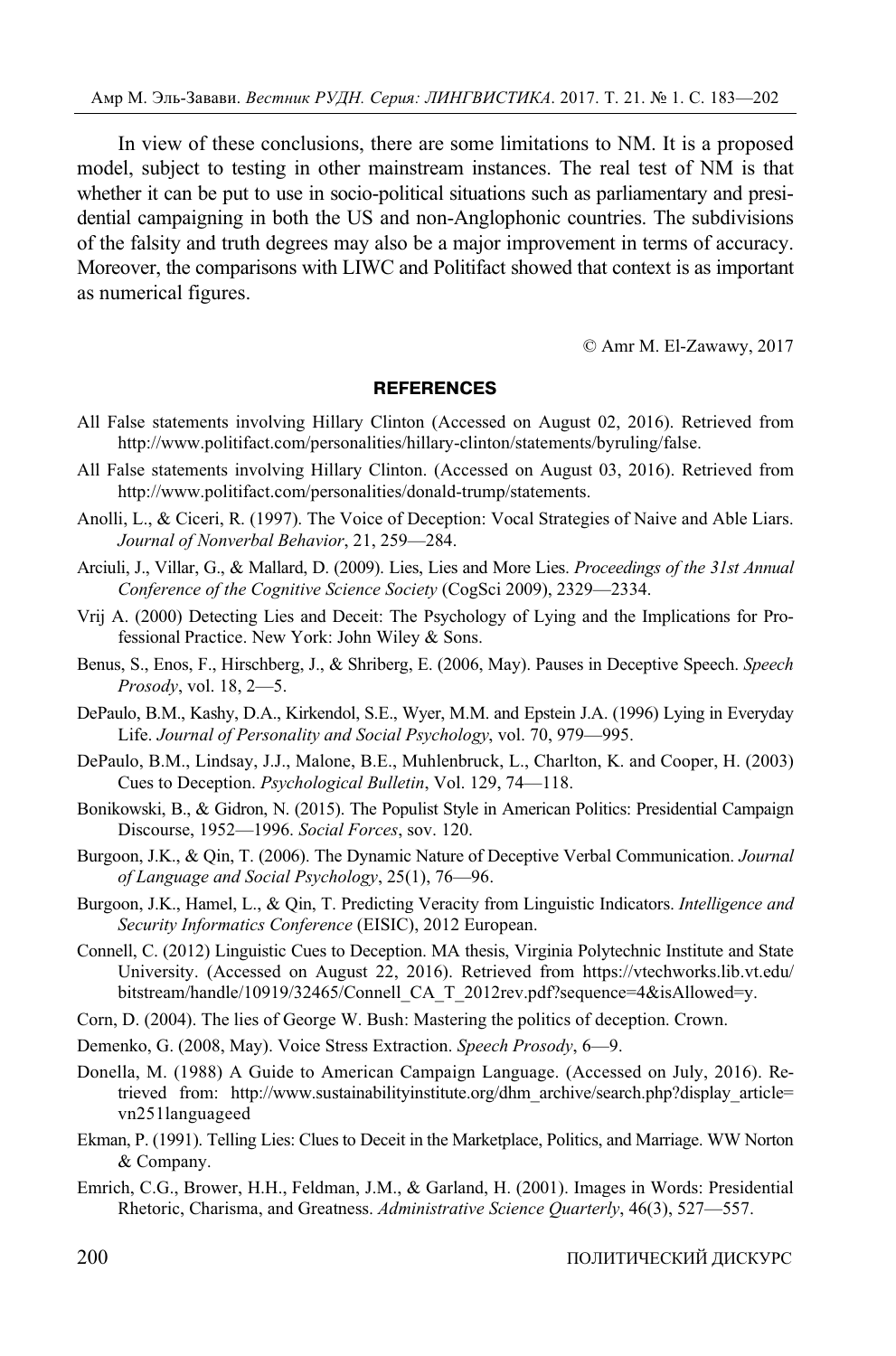Fairclough, N. (2006) Tony Blair and the Language of Politics. UK: Routledge.

- Frank, D.A., & McPhail, M.L. (2005). Barack Obama's Address to the 2004 Democratic National Convention: Trauma, Compromise, Consilience, and the (Im)possibility of Racial Reconciliation. *Rhetoric & Public Affairs*, 8(4), 571—593.
- Kangas, S.E. (2014). What Can Software Tell us About Political Candidates?: A Critical Analysis of a Computerized Method for Political Discourse. *Journal of Language and Politics*, 13(1), 77—97.
- Kirchhübel, C., & Howard, D.M. (2013). Detecting Suspicious Behaviour Using Speech: Acoustic Correlates of Deceptive Speech — An Exploratory Investigation. *Applied Ergonomics*, 44(5), 694—702.
- Newman, M.L., Pennebaker, J.W., Berry, D.S., & Richards, J.M. (2003). Lying Words: Predicting Deception from Linguistic Styles. *Personality and Social Psychology Bulletin*, 29, 665—675.
- Pennebaker, J.W., Boyd, R.L., Jordan, K., & Blackburn, K. (2015). The Development and Psychometric Properties of LIWC 2015. UT Faculty/Researcher Works.
- Pernet, C.R., & Belin, P. (2012). The Role of Pitch and Timbre in Voice Gender Categorization. *Frontiers in psychology*, 3, 23.
- Picornell, I. (2013). Analysing Deception in Written Witness Statements. *Linguistic Evidence in Security, Law and Intelligence*, 1(1), 41—50.
- Raskin, D., & Esplin, P. (1991). Statement Validity Assessment: Interview Procedures and Content Analysis of Children's Statements of Sexual Abuse. *Behavioral Assessment*, 13, 265—291.
- Reynolds, E., & Rendle‐Short, J. (2011). Cues to Deception in Context: Response Latency/Gaps in Denials and Blame Shifting. *British Journal of Social Psychology*, 50(3), 431—449.
- Vrij, A., & Winkel, F.W. (1991). Cultural Patterns in Dutch and Surinam Nonverbal Behavior: An Analysis of Simulated Police/Citizen Encounters. *Journal of Nonverbal behavior*, 15(3), 169—184.
- Wortham, S., Locher, M. (1999). Embedded Metapragmatics and Lying Politicians. *Language & Communication*, 19(2), 109—125.
- Zhou, L., Burgoon, J.K., Twitchell, D.P., Qin, T.T., and Nunamaker, J.F., Jr. (2004) A Comparison of Classification Methods for Predicting Deception in Computer-Mediated Communication. *Journal of Management Information Systems*, 20, 4, 139—165.
- Zuckerman, M., DePaulo, B.M., & Rosenthal, R. (1981). Verbal and Nonverbal Communication of Deception. In L. Berkowitz (Ed.). *Advances in experimental social psychology*.Vol. 14, 1—59. New York: Academic Press.

## **Software:**

LIWC (Linguistic Inquiry & Word Count). Accessed on http://liwc.wpengine.com.

Praat: doing phonetics by computer. Downloaded from http://www.fon.hum.uva.nl/praat.

#### **Article history:**

Received: 12 December 2016 Revised: 10 January 2017 Accepted: 19 January 2017

#### **For citation:**

**El-Zawawy, Amr M. (2017) Towards a New Linguistic Model for Detecting Political Lies.**  *Russian Journal of Linguistics***, 21 (1), 183—202.**